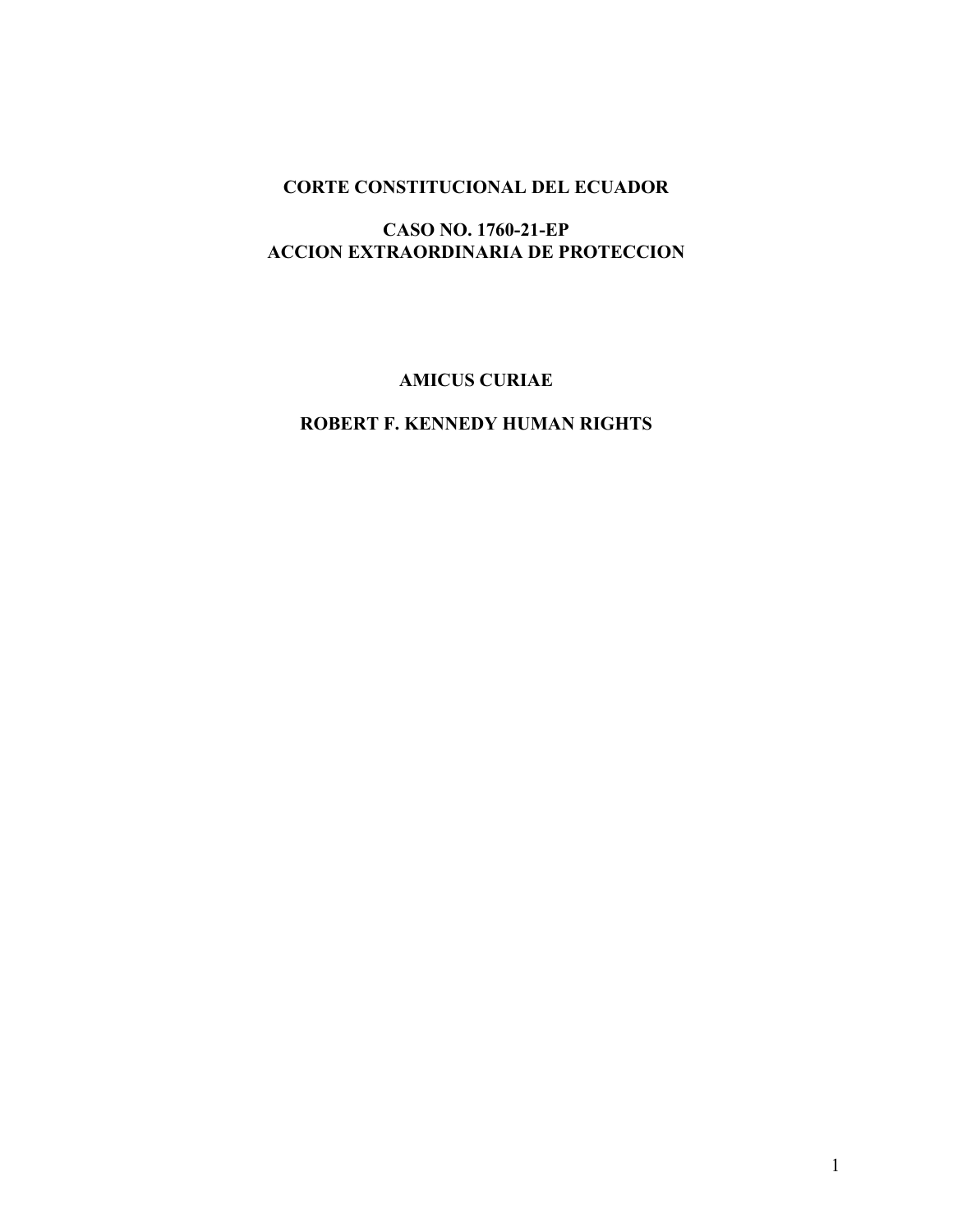# **Contents**

| Ι.                                                                                         |
|--------------------------------------------------------------------------------------------|
| Π.                                                                                         |
| THE OBLIGATION TO RESPECT THE RIGHT TO FREEDOM OF ASSOCIATION<br>III                       |
| IV. APPLICABLE STANDARDS STATED BY THE INTERNATIONAL LABOUR                                |
| RELEVANT INTERNATIONAL STANDARDS IN SUPPORT OF ASTAC'S RIGHT TO<br>V.                      |
| The right to work and freedom of association as a fundamental right according to<br>a.     |
| Freedom of association without State Interference and on an equal basis  14<br>b.          |
| The right to work as a human right that includes the right to create trade unions 15<br>b. |
| THE PERMISSIBLE LIMITATIONS TEST APPLIED TO THIS CASE  16<br>VL.                           |
| a.                                                                                         |
| b.                                                                                         |
| c.                                                                                         |
|                                                                                            |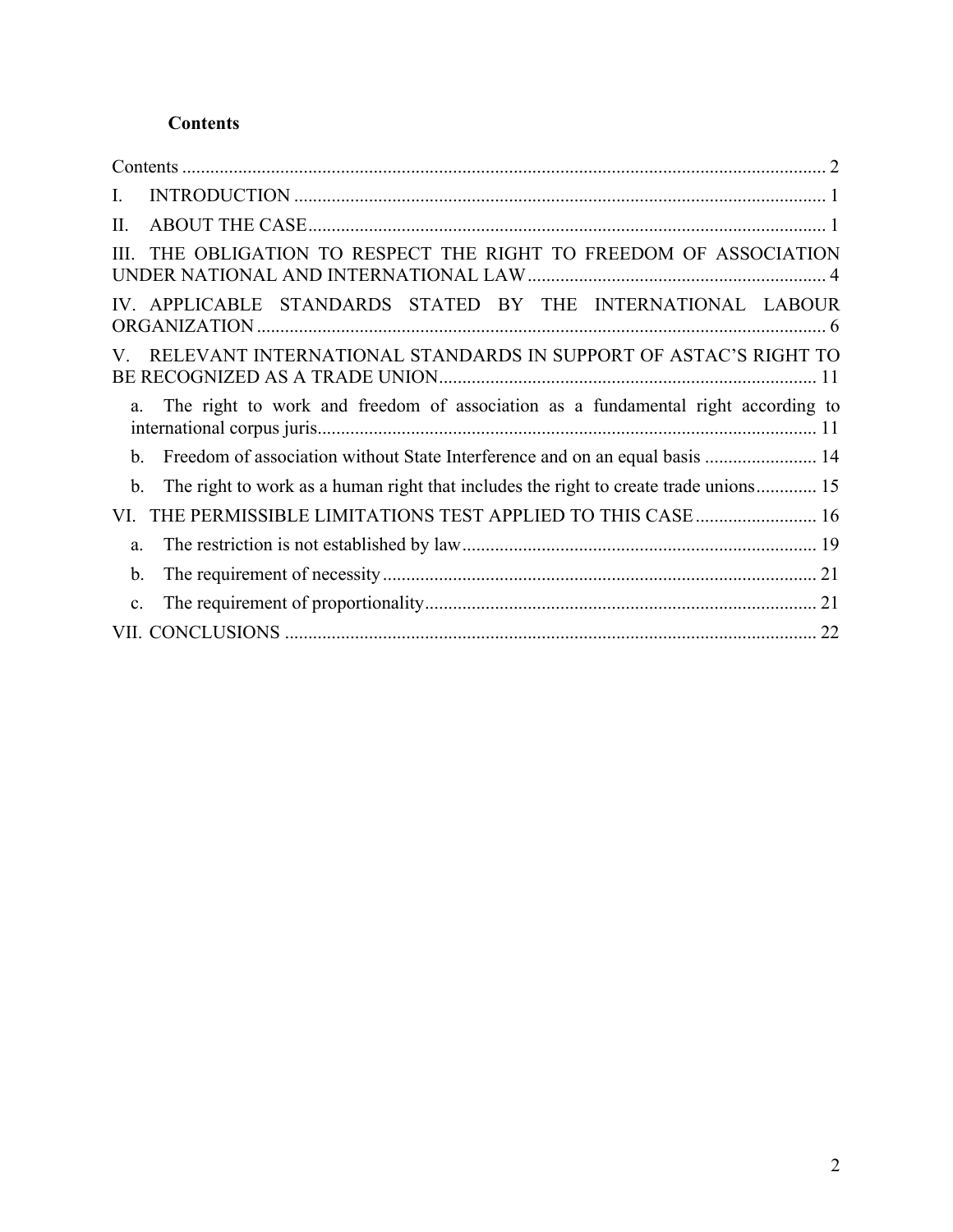#### **AMICUS CURIAE BRIEF**

#### **I. INTRODUCTION**

Robert F. Kennedy Human Rights submits this Amicus Curiae brief for the consideration of the Constitutional Court (hereinafter, the "Court"), in case No. 1760-21EP, Extraordinary Protection Action. In essence, the case refers to the fundamental right to work and to freedom of association, particularly as applied to agricultural, plantation, and rural workers in Ecuador.

Robert F. Kennedy Human Rights (RFKHR) is a non-governmental organization founded in 1968 by the family and friends of former United States Attorney General Robert F. Kennedy to continue his legacy of fighting for a more just and peaceful world. The international advocacy and litigation team works to protect human rights across Africa, the Americas, and Asia, with a particular emphasis on protecting civic space. RFKHR participates directly in strategic litigation of emblematic cases at the international and regional level. RFKHR has also intervened in various cases before the Inter-American human rights system and national courts as amicus curiae.

#### **II. ABOUT THE CASE**

On May 25, 2021, the Provincial Judicial Court of Pichincha ordered the Ministry of Labor to register the Trade Union Association of Banana Plantation, Agricultural and Rural Workers (hereinafter, "ASTAC"), as a trade union, and the Ministry of Labor presented this Extraordinary Protection Action to contest it.

The Ministry of Labor refused to recognize the establishment of ASTAC as a trade union under a two-fold argument. First, it alleged that Ecuadorian law requires all members of a trade union to be employed by the same employer. Second, given this understanding, it inferred that primary or branch level trade unions, comprising workers from multiple enterprises, are not legal in Ecuador.

Primary or branch level trade unions comprised of workers from multiple enterprises are also referred to as industrial unions, where workers within the same industry regardless of their specific roles or dependence on a single employer can form an industry-wide union. In decisions below, including that of the Provincial Court, industrial unions are referred to as "sindicato de rama," translated as "branch level unions." The Court explained the term as follows: "the branch unions are made up of workers who belong to the same branch of work, in this case the workers in the banana agro-industry."<sup>1</sup> For ease of reference, we will be using the term "branch level unions" throughout this brief.

<sup>&</sup>lt;sup>1</sup> Corte Provincial de Pichincha, Juicio No. 17981202002407, 26 de mayo de 2021, p. 12.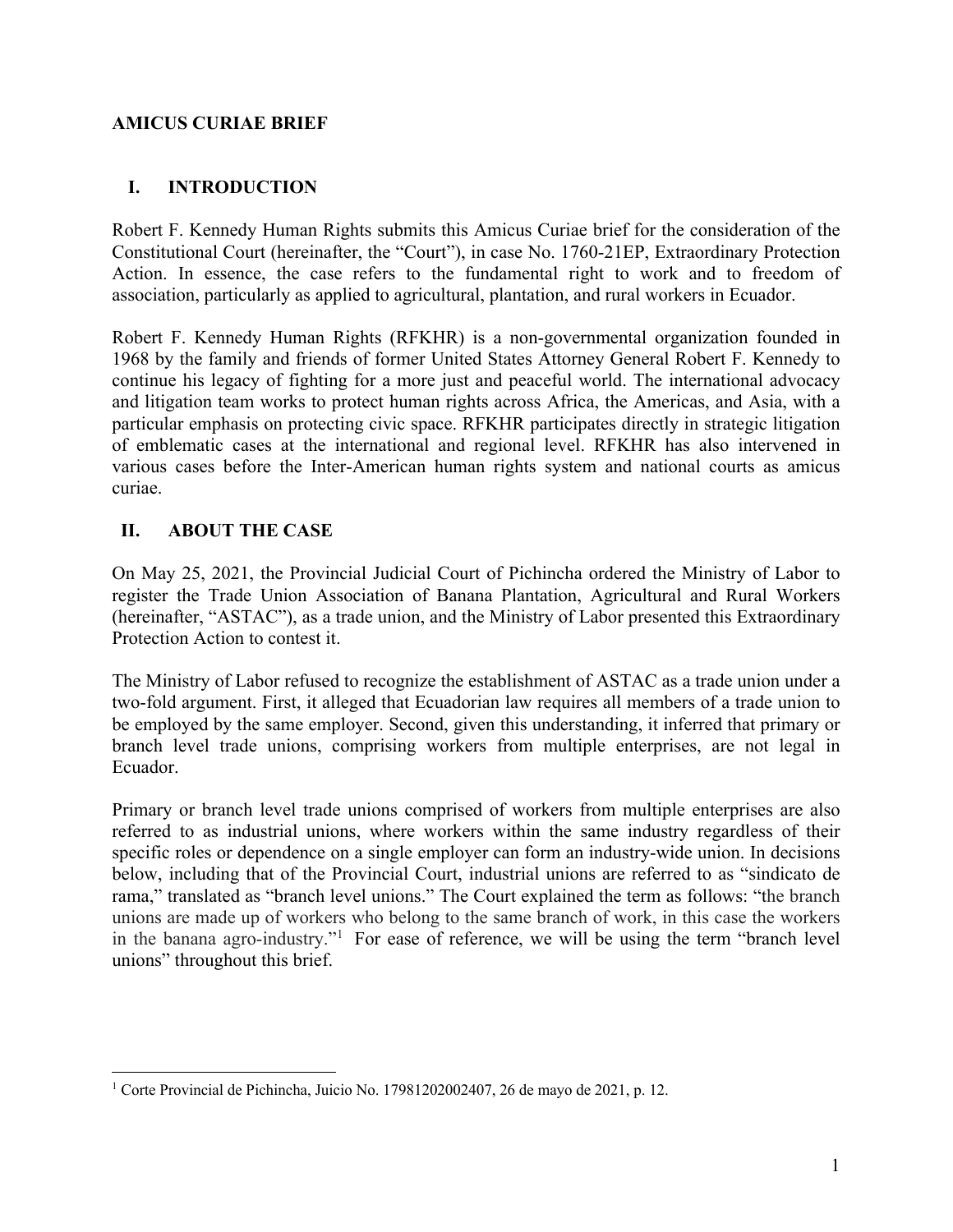The Committee on Freedom of Association  $(CFA)^2$  of the International Labour Organization (ILO) requested Ecuador to register ASTAC. The State of Ecuador (hereinafter "the State") argued that workers, who had attended ASTAC's constituent assembly, were not employed by one employer. <sup>3</sup> The CFA and the ILO's Committee of Experts on the Application of Conventions and Recommendations  $(CEACR)^4$  repeatedly ruled that the State's actions were contrary to the principle of freedom of association and asked the Government to register ASTAC without delay.

In March 2017, and October 2019, the CFA issued two different reports on the case.<sup>5</sup> In both cases, the CFA recommendations were approved by CEACR, who later issued an Observation on Ecuador's compliance with Convention No. 87 in 2020.6

The CFA concluded that even though the Labor Code stipulates that the leaders of workers ' associations must be employees of the pertinent enterprise; it does not directly prohibit the establishment of trade unions made up of workers from multiple enterprises, and that other provisions broadly recognize the right of workers to establish organizations of their choosing.

More importantly, the CFA emphasized that the right to establish and join trade unions implies free determination of the structure and membership of those trade unions and that workers must be able to decide whether they prefer to establish, at the primary level, a worker's union or another form of basic organization, such as an industry or craft union. It also highlighted the importance of setting up primary-level trade unions comprising workers from multiple enterprises in the context of Ecuador, where there are a large number of small firms, and the context and special needs of rural workers, normally with a low level of education.7

Finally, the CFA requested the Government to take the necessary measures to ensure that national legislation complies with the principles of freedom of association*, including* "the possibility of setting up primary-level trade unions comprising workers from various companies," and specifically to "enable the registration of ASTAC without delay." Given that

<sup>5</sup> ILO, CFA, Interim Report No. 381, Case No. 3148 (Ecuador), March 2017,

<sup>&</sup>lt;sup>2</sup> The CFA is a tripartite body set up in 1951 by the International Labor Organization Governing Body to examine alleged infringements on the principles of freedom of association and the effective recognition of the right to collective bargaining.

<sup>&</sup>lt;sup>3</sup> Case No. 3148 involves other instances of serious limitations to the right of freedom of association, but we will limit our discussion to the specific issues that are more relevant to Case No. 1760-21-EP.

<sup>4</sup> The Committee of Experts (CEACR) was established in 1926 to examine government reports on ratified Conventions. The role of the Committee of Experts is to provide an impartial and technical evaluation of the application of international labor standards in ILO member States. When examining the application of international labor standards, the CEACR makes two kinds of comments: observations and direct requests. Observations contain comments on fundamental questions raised by a state's application of a particular Convention.

https://www.ilo.org/dyn/normlex/en/f?p=1000:50002:0::NO:50002:P50002\_COMPLAINT\_TEXT\_ID:3327395; ILO, CFA, Interim Report No. 391, Case No. 3148 (Ecuador), October 2019,

https://www.ilo.org/dyn/normlex/en/f?p=1000:50002:0::NO:50002:P50002\_COMPLAINT\_TEXT\_ID:4017595 <sup>6</sup> CEACR Observation, Freedom of Association and Protection of the Right to Organise Convention, 1948 (No. 87), adopted 2020, published 109<sup>th</sup> ILC Session,

https://www.ilo.org/dyn/normlex/en/f?p=1000:13100:0::NO:13100:P13100\_COMMENT\_ID,P11110\_COUNTRY ID,P11110\_COUNTRY\_NAME,P11110\_COMMENT\_YEAR:4060421,102616,Ecuador,2020.

<sup>7</sup> CFA Interim Report No. 381, par. 434.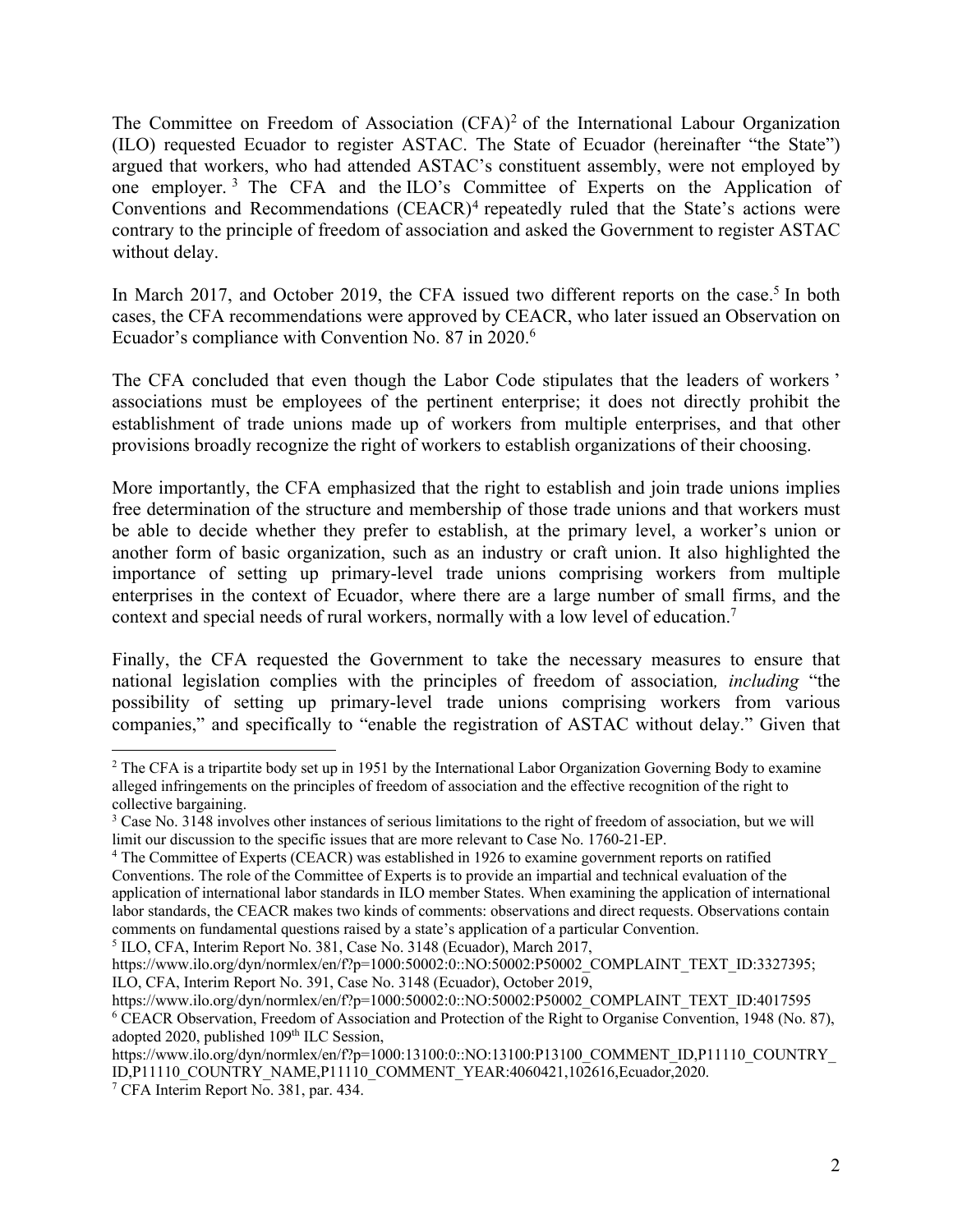the State did not comply with these recommendations, the CFA reiterate its recommendation to Ecuador in 2019. 8

It is important to note that, from December 16-20, 2019, the International Labour Organization carried out a technical assistance mission to Ecuador to help the authorities to address ILO's comments and recommendations. In this Observation, the CEACR **regretted** that the government failed to fulfill its commitment to this mission, and stated that Ecuador must enable the establishment of primary-level unions comprising workers from multiple enterprises.

In response to the decision of the Provincial Court of Pichincha, which is being appealed in this action, the Ministry of Labor finally registered ASTAC as a union on January 11, 2022. The same decision, in addition to ordering ASTAC's registration, directed the Ministry of Labor to ensure clarity of the regulations to guarantee that other branch-level unions with members from multiple enterprises do not face the same hardship in registration. Nonetheless, in their letter to ASTAC informing them of the registration, the Ministry of Labor explicitly stated that ASTAC's registration was a unique one-off situation that would not lead to the registration of additional branch-level unions comprised of workers from multiple enterprises, implying that the Ministry would not take steps to promulgate regulations to facilitate operation of branch-level unions and their recognition by employers for collective bargaining purposes. As such, despite the formal registration of ASTAC, the refusal of the Ecuadorian authorities to comply with the additional obligations in the decision raises important questions on the nature and scope of the right to work, and particularly on the right to freedom of association, and the State's duties to protect and guarantee it under international and national law in Ecuador.

Also, neither the Labor Code nor any other national law include any provision that requires a single employer or prohibits branch-level associations **–** despite the government's contrary assertion.

This amicus brief will provide this Court with relevant international jurisprudence regarding the rights under discussion, and will closely examine whether the restrictions and limitations presented by the Ministry of Labor are acceptable under the international *corpus juri*.

<sup>8</sup> CFA Interim Report No. 391, pars. 244, 245, 252. "The Committee recalls that in its previous examination of the case, it requested the Government to take the necessary measures to allow the registration of ASTAC. The Committee notes with regret that because its members do not work for the same employer, ASTAC has still not been recognized as a trade union organization. While pointing out once again that branch-level trade unions have been recognized in other sectors in the country, the Committee recalls that, in its previous examination of the case, it noted with concern that many agricultural workers in Ecuador not only find it impossible to set up company unions owing to the minimum membership requirement which is conflicting with the structure of a sector where most production units are small, but that they were also seeing their efforts to overcome that obstacle by grouping together in sectoral organizations being frustrated. The Committee invites the Governing Body to approve the following recommendations:

<sup>(</sup>a) The Committee once again requests the Government to take the necessary measures to ensure that ASTAC is registered as a trade union organization if the organization so requests it again and to ensure that, in the meantime, the necessary guarantees and protections are provided to its members."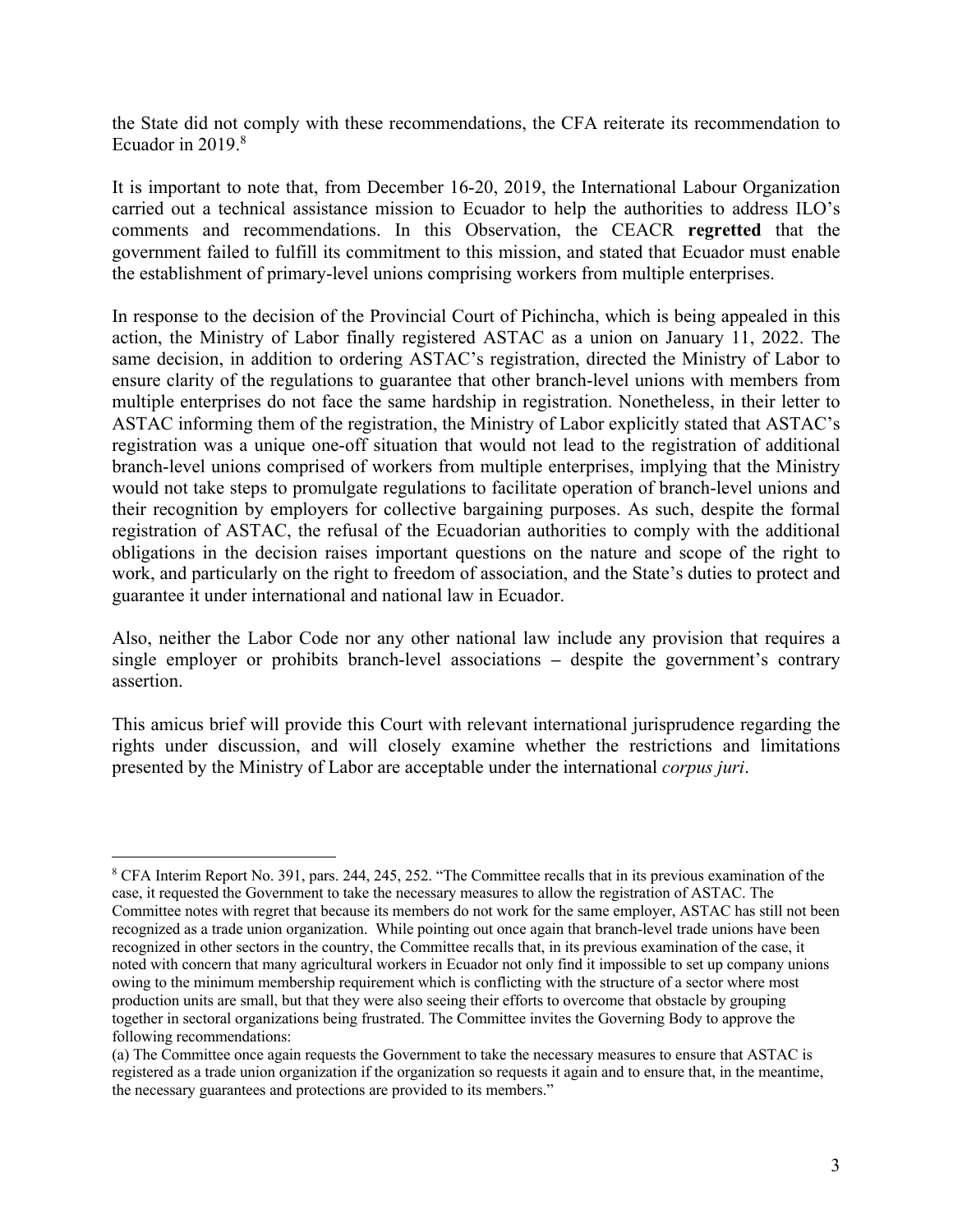#### **III. THE OBLIGATION TO RESPECT THE RIGHT TO FREEDOM OF ASSOCIATION UNDER NATIONAL AND INTERNATIONAL LAW**

In this section, we will analyze the State's obligations to respect and guarantee the right to freedom of association as defined by national and international law, and its application to the case at hand.

The Constitution of Ecuador (Art. 426) incorporates international human rights instruments, including ILO conventions, into the Ecuadorian constitutional block. It further specifies that judges and other domestic authorities have a duty to directly apply and enforce said international norms if they are more favorable to those established in the Constitution.<sup>9</sup>

Also, under the *pacta sunt servanda* principle, States must comply with their international treaty obligations in good faith. As established in Article 27 of the 1969 Vienna Convention on the Law of Treaties, a party may not invoke the provisions of its internal law as justification for its failure to comply with a treaty.<sup>10</sup> As stressed by the Inter-American Court, the obligation of *pacta sunt servanda* extends to the reparations ordered by the Court and requires that states take the necessary measures to ensure that the treaty rights are protected in practice.<sup>11</sup>

<sup>&</sup>lt;sup>9</sup> "Art. 426.- All people, authorities and institutions are subject to the Constitution. The judges, administrative authorities and public servants will directly apply the constitutional norms and international human rights instruments, provided that they are more favorable to those established in the Constitution, even if the parties do not expressly invoke them. The rights enshrined in the Constitution and international human rights instruments will be of immediate compliance and enforcement. A lack of law or ignorance of the rules may not be alleged to justify the violation of the rights and guarantees established in the Constitution, to reject the action filed in their defense, or to deny the recognition of such rights."

<sup>&</sup>lt;sup>10</sup> Vienna Convention on the Law of Treaties, U.N. Doc. A/CONF.39/27 (1969), 1155 U.N.T.S. 331, https://legal.un.org/ilc/texts/instruments/english/conventions/1\_1\_1969.pdf

<sup>11</sup> Inter-American Court of Human Rights. *Bulacio v. Argentina*. Judgment of September 18, 2003. Series C No. 100, para. 117, 142; *see also Las Palmeras v. Colombia*. Reparations (Art. 63(1) of the American Convention on Human Rights). Judgment of November 26, 2002. Series C No. 96, paras. 68 and 69; *El Caracazo v. Venezuela*. Reparations (Art. 63(1) of the American Convention on Human Rights). Judgment of August 29, 2002. Series C No. 95, para. 119; *Trujillo Oroza v. Bolivia*. Reparations (Art. 63(1) of the American Convention on Human Rights). Judgment of February 27, 2002. Series C No. 92, para. 106; *Barrios Altos v. Peru*. Interpretation of the judgment on merits. (Art. 67 of the American Convention on Human Rights). Judgment of September 3, 2001. Series C No. 83, para. 15; *Barrios Altos v. Peru*. Judgment of March 14, 2001. Series C No. 75, para. 41; *The Right to Information on* Consular Assistance in the Framework of the Guarantees of the Due Process of Law. Advisory Opinion OC-16/99 of October 1, 1999. Series A No. 16, para. 128; *International Responsibility for the Promulgation and Enforcement of Laws in Violation of the Convention* (Arts. 1 and 2 of the American Convention on Human Rights). *Advisory Opinion OC-14/94* of December 9, 1994. Series A No. 14, para. 35; *Barrios Altos v. Peru*. Compliance with judgment. Order of the Inter-American Court of Human Rights of November 28, 2003, sixth considering paragraph; *Suárez Rosero v. Ecuador*. Compliance with judgment. Order of the Inter- American Court of Human Rights of November 27, 2003, fourth considering paragraph; *Caballero Delgado and Santana v. Colombia*. Compliance with judgment. Order of the Inter-American Court of Human Rights of November 27, 2003, fourth considering paragraph; *Garrido and Baigorria v. Argentina*. Compliance with judgment. Order of the Inter-American Court of Human Rights of November 27, 2003, fourth considering paragraph; *Blake v. Guatemala*. Compliance with judgment. Order of the Inter-American Court of Human Rights of November 27, 2003, fifth considering paragraph; *Benavides Cevallos v. Ecuador*. Compliance with judgment. Order of the Inter-American Court of Human Rights of November 27, 2003, sixth considering paragraph; *The "Street Children" case (Villagrán Morales et al. v. Guatemala)*. Compliance with judgment. Order of the Inter-American Court of Human Rights of November 27,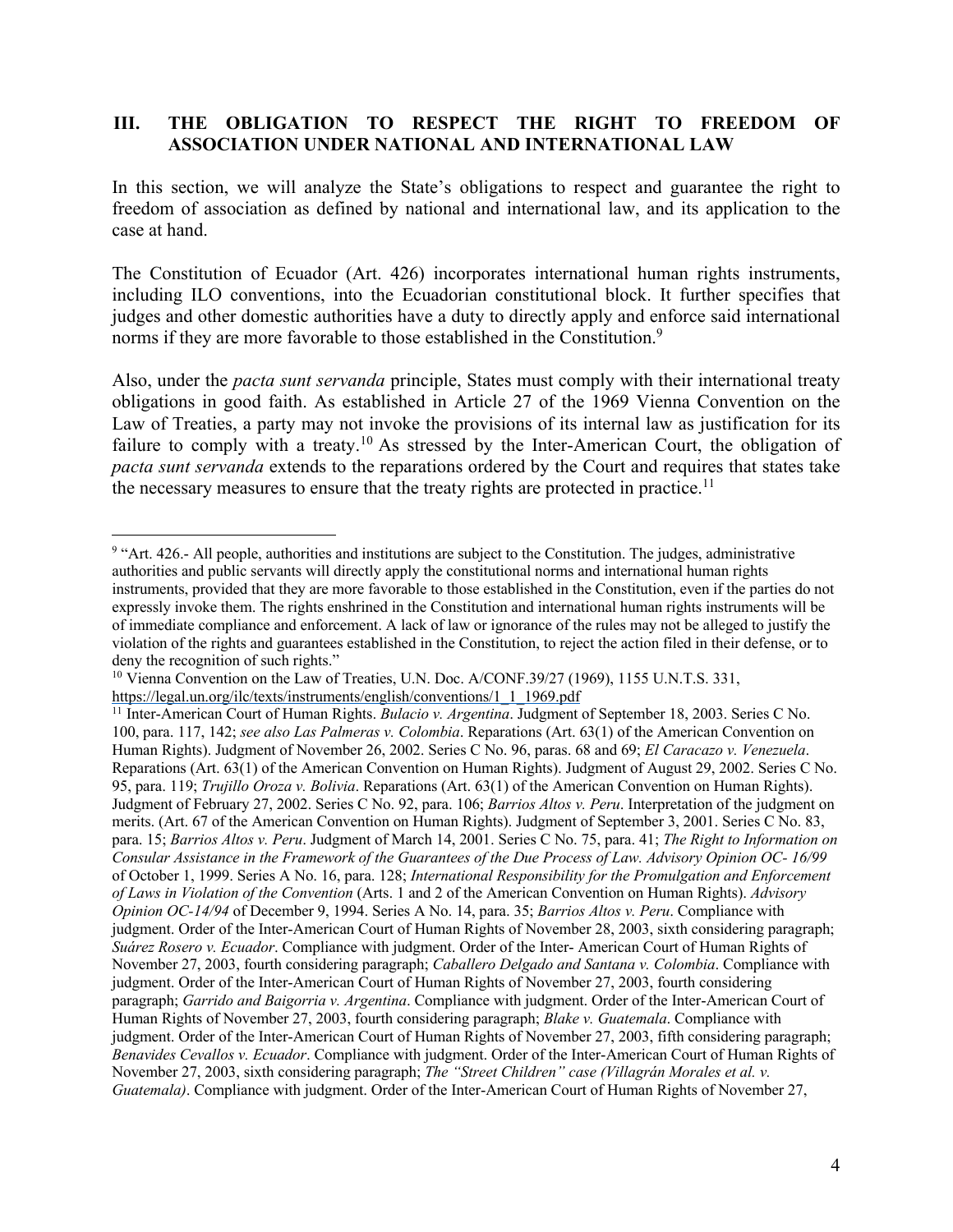Concretely, this Constitutional Court has embraced these provisions, stating that Ecuadorian authorities must directly and immediately comply with its international obligations on human rights issues: "The Government of Ecuador is directly and immediately obligated to comply with its international obligations on human right issues, without the need by the victims to initiate any jurisdictional process or administrative recourse*."*<sup>12</sup>

Similarly, the State of Ecuador has several obligations as an ILO Member State *and it is bound* to respect the principles established in ILO conventions,<sup>13</sup> and to modify any national legislation as necessary to remain in compliance with these instruments and principles, including the principle of freedom of association. 14

Also, State authorities should respect trade union rights, like other basic human rights, no matter what the level of development of the country concerned,<sup>15</sup> and it is their responsibility to ensure the application of international labor conventions concerning freedom of association that have been freely ratified and which must be respected by all state authorities, including the judicial authorities. 16

Specifically, this Constitutional Court has explicitly recognized that the Ecuadorian government has "the international obligation to adopt measures leading toward the implementation of the recommendations published by the Governing Bodies of the ILO."17 It observed further that, although the decisions issued by the ILO are called "recommendations," they are mandatory for the States based on their conventional commitments.18 Similarly, this Constitutional Court has also indicated that "(…) the rights and guarantees that derive from the authentic interpretation of the Inter-American Court to the ACHR, that are included in the advisory opinions, are part of the Ecuadorian legal system, and they have to be followed in Ecuador by all public authorities within the scope of their competence."19

<sup>2003,</sup> fifth considering paragraph; *Loayza Tamayo v. Peru*. Compliance with judgment. Order of the Inter-American Court of Human Rights of November 27, 2003, fifth considering paragraph; et al.

<sup>12</sup> Constitutional Court of Ecuador, Judgment 28-19-CN/21 September 29, 2021. Para.62

<sup>&</sup>lt;sup>13</sup> Freedom of Association: Digest of decisions and principles of the Freedom of Association Committee of the Governing Body of the ILO, Geneva, International Labour Office, Sixth (revised) edition, 2018. Para. 44. (*See* the 2006 Digest, para. 15; 340th Report, Cases Nos. 2166, 2173, 2180 and 2196, para. 49; 343rd Report, Case No. 2265, para. 1135; 344th Report, Case No. 2437, para. 1312; 349th Report, Case No. 2524, para. 847; 350th Report, Case No. 2433, para. 29; 351st Report, Case No. 2591, para. 150; 353rd Report, Case No. 2441, para. 118; 354th Report, Case No. 2591, para. 167; 355th Report, Case No. 2602, para. 672; 356th Report, Case No. 2591, para. 103; 359th Report, Case No. 2512, para. 86, Case No. 2602, para. 368; 360th Report, Case No. 2301, para. 69; 365th Report, Case No. 2637, para. 104; and 371st Report, Case No. 2988, para. 837.)

<sup>14</sup> *Id*. par. 45. (See the 2006 Digest, para. 16; 344th Report, Case No. 2364, para. 91, Case No. 2242, para. 144; 359th Report, Case No. 2474, para. 158; 362nd Report, Case No. 2812, para. 390; and 371st Report, Case No. 2508, para. 565.)

<sup>15</sup> *Id.* para. 53. (See the 2006 Digest, para. 19; 346th Report, Case No. 2528, para. 1446; and 357th Report, Case No. 2516, para. 619.)

<sup>&</sup>lt;sup>16</sup> *Id.* Para. 49. (See the 2006 Digest, para. 18; 344th Report, Case No. 2242, para. 144; and 356th Report, and Case No. 2663, para. 770.)

<sup>17</sup> Constitutional Court of Ecuador. Judgment No.28-19-AN/21. J.P. Daniela Salazar Marin. Sep. 29, 2021, parr. 82. <sup>18</sup> *Id.* para 87

<sup>&</sup>lt;sup>19</sup> Constitutional Court of Ecuador. Judgment 11-18-CN / 19. June 12, 2019.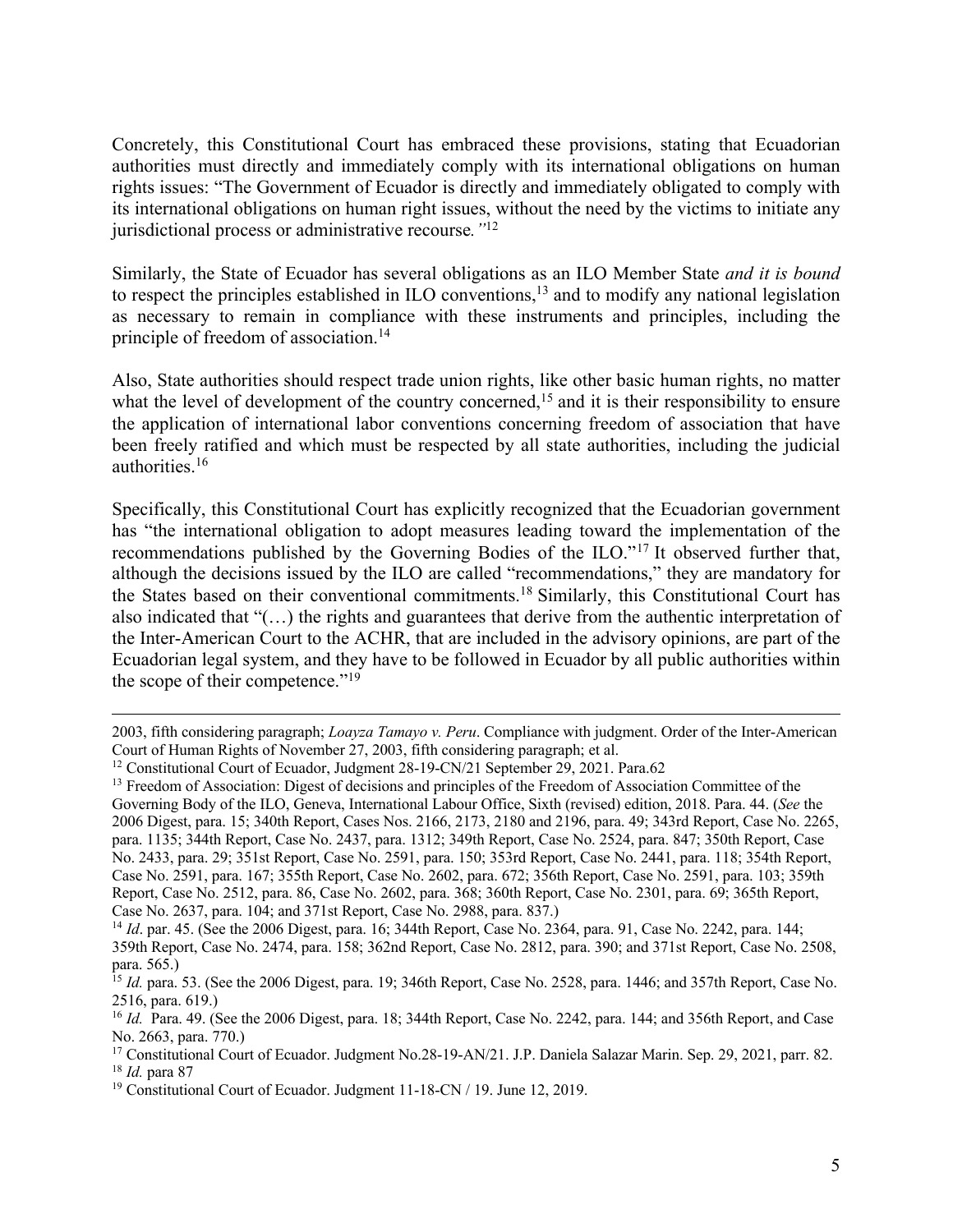This provision is consistent with Inter-American Court Advisory Opinion OC-27/21, which indicates that Article 2 of the American Convention on Human Rights considers the general duty of States to align their laws with provisions of the Convention, and that this obligation implicitly calls for the adoption of certain measures in two regards: to suppress any norm or practice that violates rights covered by the Convention; and also to enact norms and develop practices to comply with such rights. Precisely on the adoption of such measures, the Court recognized that "all authorities of a Member State are obligated to exercise conventionality control in such a way that the national interpretation and application is consistent with the international obligations of that State with respect to human rights."20

Ecuadorian authorities and the judiciary have a constitutional obligation, as stated by this Honorable Court, to directly apply and enforce the norms and standards of freedom of association as recognized in the international instruments and in a manner that is consistent with the interpretation of these instruments issued by the respective authorized international bodies.

Additionally, Ecuador registered a branch-level trade union, SINUTRHE, a trade union of domestic workers who do not work for a single employer, by direct application and to comply with the ILO Domestic Workers Convention, 2011 (No. 189). Therefore, according to the "estoppel" principle, the same obligation exists regarding ILO Conventions 110 and 141, which include specific references to the registration of organizations of rural and plantation workers.

We can conclude that authorities in Ecuador have proven by their own acts that it is possible and legal to register a branch level union by the direct application of an ILO Convention.

## **IV. APPLICABLE STANDARDS STATED BY THE INTERNATIONAL LABOUR ORGANIZATION**

ILO instruments highlight as well that all workers, without distinction, have the right to establish trade unions of their choosing without prior authorization, and that States cannot impose restrictions to this right. The ILO supervisory system has further stressed that the nature of the employment relationship is not relevant to the right of freedom of association and that even selfemployed workers enjoy the right to form or join trade unions. As the CLS has declared, both in this case and in others, any restriction limiting the existence of branch-level unions violates the principles of freedom of association protected in multiple ILO conventions hat have direct application in both national and international law.

The Conventions approved by the ILO and ratified by Ecuador on Freedom of Association (*Right of Association (Agriculture) Convention,* 1921 (No. 11) <sup>21</sup> ; *Freedom of Association and Protection of the Right to Organise Convention*, 1948 (No. 87)<sup>22</sup>; the *Right to Organise and* 

<sup>20</sup> Inter-American Court on Human Rights, *Advisory Opinion OC/27/21*, May 5, 2021, Serie A, No. 27, para. 109.

<sup>21</sup> Ratified by Ecuador in 1969.

<sup>22</sup> Ratified by Ecuador in 1967.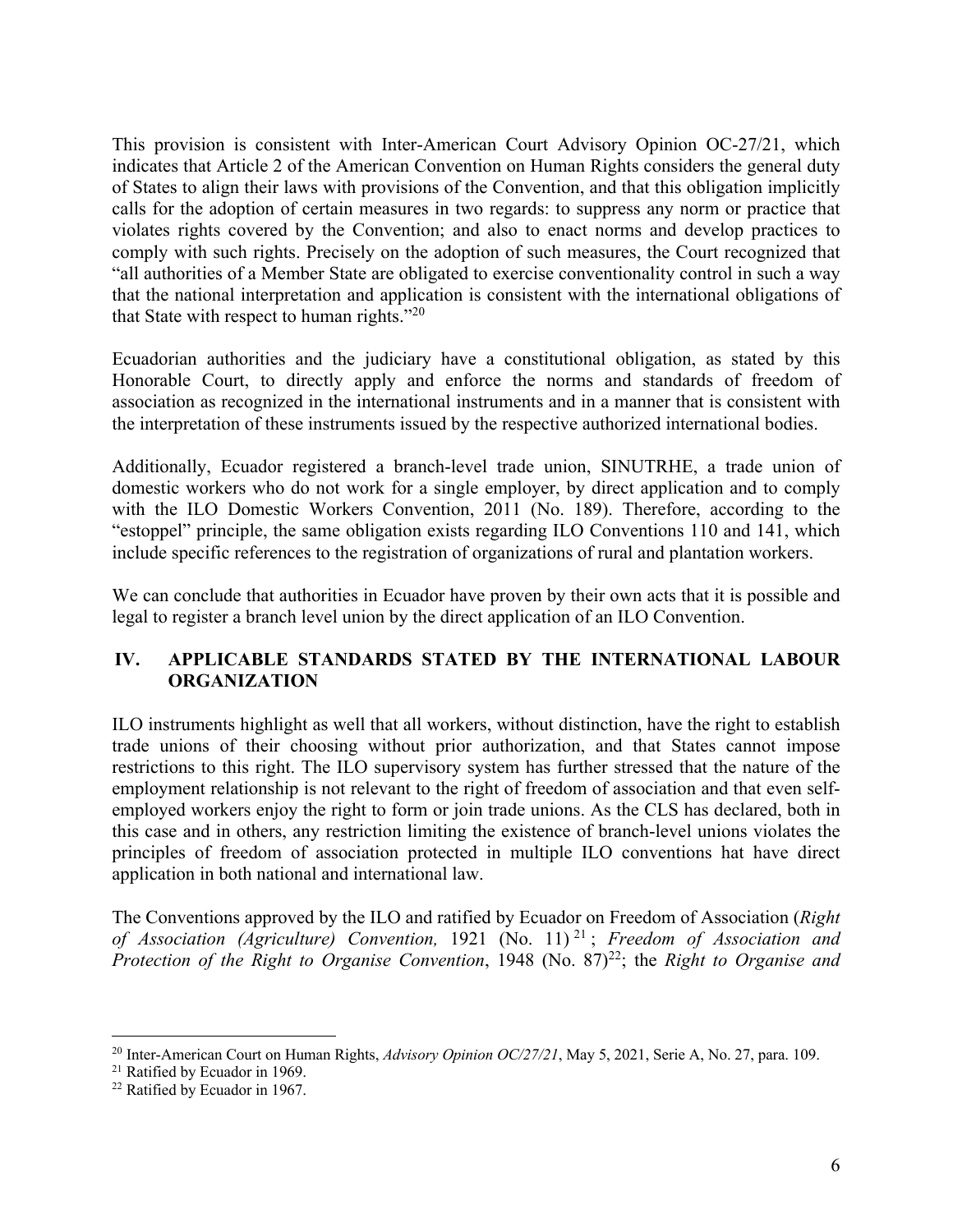*Collective Bargaining Convention*, 1949 (No. 98) <sup>23</sup> ; *the Plantation Convention*, 1958 (No. 110) <sup>24</sup> ; and the *Rural Workers* '*Organisations Convention*, 1975 (No. 141) <sup>25</sup> ), explicitly recognize the right for all workers and employers, under any type of employment relationship (and/or self-employed), to establish and join organizations of their choosing without previous authorization. 26

Convention 11 on the *Right of Association (Agriculture)* in its first article establishes that member states: "undertake[] to secure to all those engaged in agriculture the same rights of association and combination as to industrial workers, and to repeal any statutory or other provisions restricting such rights in the case of those engaged in agriculture."

Convention 110*,* the *Plantations Convention,* is relevant to this case as most of ASTAC's members are plantation workers.<sup>27</sup> It affords protection to plantation workers in respect of freedom of association issues, including special considerations as to their registration.<sup>28</sup>

Also relevant to the case, *Convention 141-The Rural Workers' Organisations Convention* grants all rural workers, whether they are wage earners or self-employed, the right to establish and join

<sup>27</sup> ILO Plantations Convention (No. 110). "**Article 1** 1. For the purpose of this Convention, the term plantation includes any agricultural undertaking regularly employing hired workers which is situated in the tropical or subtropical regions and which is mainly concerned with the cultivation or production for commercial purposes of coffee, tea, sugarcane, rubber, **bananas,** cocoa, coconuts, groundnuts, cotton, tobacco, fibers (sisal, jute and hemp), citrus, palm oil, cinchona or pineapple; it does not include family or small-scale holdings producing for local consumption and not regularly employing hired workers." (emphasis added).

<sup>28</sup> *Id.* **"Article 62**. Workers and employers, **without distinction whatsoever**, shall have the right to establish and, subject only to the rules of the organization concerned, to join organisations of their own choosing without previous authorization; … A**rticle 67**. **The acquisition of legal personality by workers 'and employers 'organisations,** federations and confederations shall not be made subject to conditions of such a character as to restrict the **application of the provisions of Articles 62, 63 and 64**; **Article 68**. 1. In exercising the rights provided for in this Part of this Convention workers and employers and their respective organisations, like other persons or organized collectivities, shall respect the law of the land. 2. **The law of the land shall not be such as to impair, nor shall it** be so applied as to impair, the guarantees provided for in this Part of this Convention; ... Article 70. Each Member for which this Part of this Convention is in force undertakes to take all necessary and appropriate **measures to ensure that workers and employers may exercise freely the right to organize."** (emphasis added).

 $^{23}$  Ratified by Ecuador in 1959. Convention 98 – The Right to Organize and Collective Bargaining. This fundamental convention provides that workers shall enjoy adequate protection against acts of anti-union discrimination. This includes requirements that a worker not join a union or relinquish trade union membership for employment. Similarly, it prohibits the dismissal of a worker because of union membership or participation in union activities. The convention also enshrines the right to collective bargaining.

<sup>&</sup>lt;sup>24</sup> Ratified by Ecuador in 1969.

<sup>&</sup>lt;sup>25</sup> Ratified by Ecuador in 1977.

<sup>26</sup> ILO Convention on Freedom of Association and Protection of the Right to Organise (No. 87) "**Article 2**.Workers and employers, **without distinction whatsoever**, shall have the right to establish and, subject only to the rules of the organization concerned, to join organisations of their own choosing **without previous authorization. Article 7**. The acquisition of legal personality by workers 'and employers 'organisations, federations and confederations shall not be made subject to conditions of such a character as to restrict the application of the **provisions of Articles 2, 3 and 4 hereof**. **Article 10.** In this Convention, the term organization means any organization of workers or of employers for furthering and defending the interests of workers or of employers. **Article 11.** Each Member of the International Labour Organisation for which this Convention is in force **undertakes** to take all necessary and appropriate measures to ensure that workers and employers may exercise freely the **right to organize."** (emphasis added).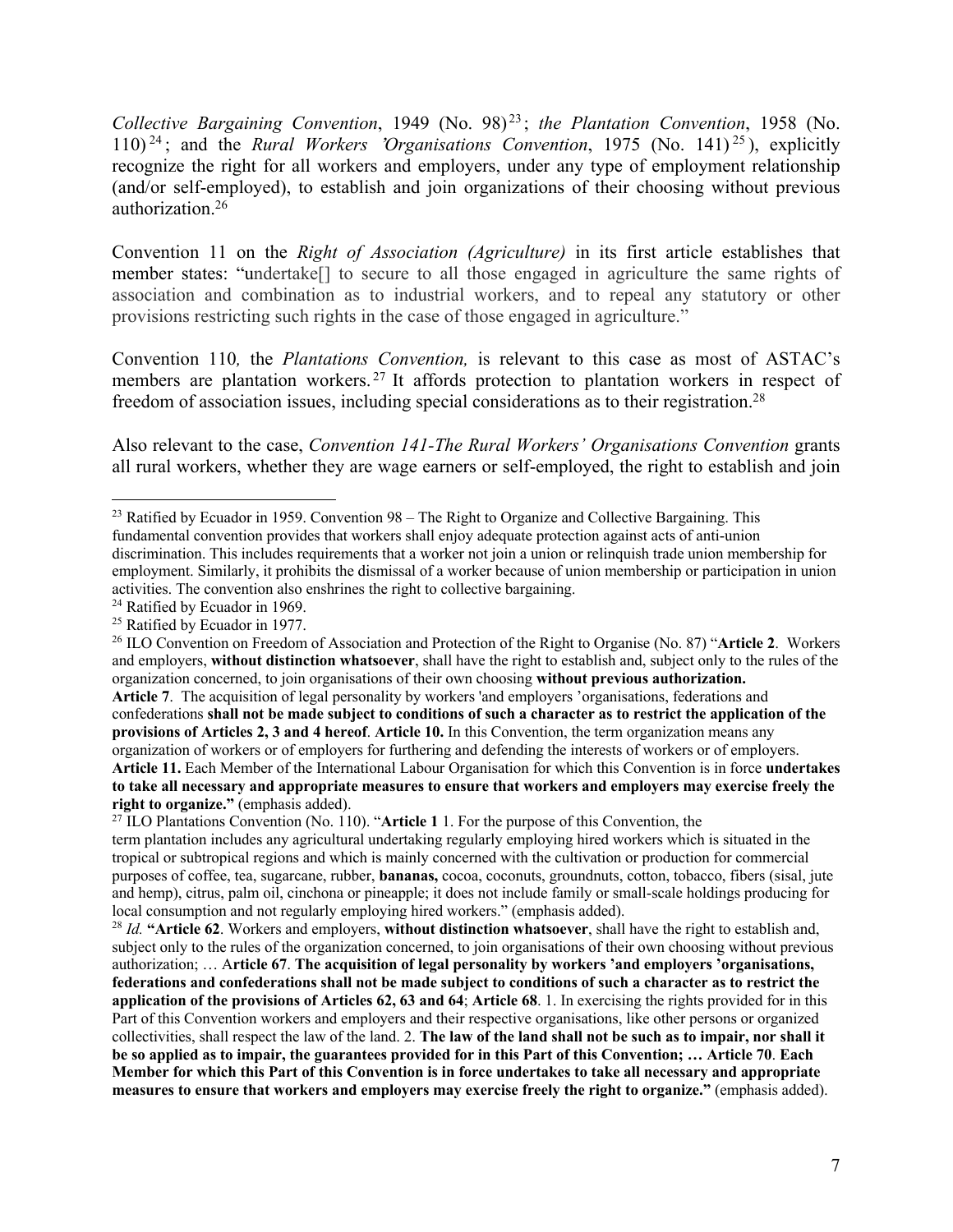organizations of their choosing, without prior authorization. So, rural worker organizations must be independent and voluntary in nature; and further, they must remain free from interference, coercion, or repression. National policy must foster the establishment and growth of strong and independent rural worker organizations to effectively ensure such workers are included in economic and social development.

This Convention is complemented by Recommendation No. 149, that sheds further light on best practices to apply the principle of Freedom of Association to rural workers.29

The CFA mentioned above, has interpretated that freedom of association should be guaranteed without discrimination of any kind, and has specifically stated in many cases regarding distinctions based on the nature of the employment relationship, <sup>30</sup> that it should not have **any effect** on the enjoyment of this right.

<sup>29</sup> Rural Workers' Organisations Recommendation, 1975 (No. 149) **"**Article 8. (1) **Member States should ensure that national laws or regulations do not, given the special circumstances of the rural sector, inhibit the establishment and growth of rural workers' organisations**. (2) In particular—(a) the principles of right of association and of collective bargaining…, should be made fully effective by the application to the rural sector of general laws or regulations on the subject, or by the adoption of special laws or regulations, full account being taken of the needs of all categories of rural workers. (b) **relevant laws and regulations should be fully adapted to the special needs of rural areas; for instance–(i) requirements regarding minimum membership**, minimum levels of education and minimum funds **should not be permitted** to impede the development of organisations in rural areas where the population is scattered, ill-educated and poor." (emphasis added) ILO Convention 141 – Rural Workers Organisations Convention, 1975. **"Article 1. This Convention applies to all types of organisations of rural workers**, including organisations not restricted to but representative of rural workers. **Article 2.** 1. For the purposes of this Convention, the term **rural workers mean any person engaged in agriculture, handicrafts or a** related occupation in a rural area, whether as a wage earner or, subject to the provisions of paragraph 2 of **this Article, as a self-employed person such as a tenant, sharecropper or small owner-occupier. Article 3.** 1. **All categories of rural workers, whether they are wage earners or self-employed, shall have the right to** establish and, subject only to the rules of the organization concerned, to join organisations, of their own **choosing without previous authorization**. 2. The principles of freedom of association shall be fully respected; rural workers' organisations shall be independent and voluntary in character and shall remain free from all interference, coercion or repression. 3. **The acquisition of legal personality by organisations of rural workers** shall not be made subject to conditions of such a character as to restrict the application of the provisions of **the preceding paragraphs of this Article.** 4. In exercising the rights provided for in this Article rural workers and their respective organisations, like other persons or organization collectivities, shall respect the law of the land. 5. The law of the land shall not be such as to impair, nor shall it be so applied as to impair, the guarantees **provided for in this Article**. **Article 5**. 1. In order to enable organisations of rural workers to play their role in economic and social development, **each Member which ratifies this Convention shall adopt and carry out a policy of active encouragement to these organisations, particularly with a view to eliminating obstacles to their establishment,** their growth and the pursuit of their lawful activities, as well as such legislative and administrative discrimination against rural workers' organisations and their members as may exist. 2. **Each** Member which ratifies this Convention shall ensure that national laws or regulations do not, given the special **circumstances of the rural sector, inhibit the establishment and growth of rural workers' organisations**." (emphasis added).

 $30$  The general principle of non-discrimination enshrined in Art. 2 of Convention No.87 has been endlessly recognized by the CFA: "**All workers, without distinction whatsoever, whether they are employed on a** permanent basis, for a fixed term or as contract employees, should have the right to establish and join **organizations of their own choosing**." *Cfr*. Freedom of Association: Digest of decisions and principles of the Freedom of Association Committee of the Governing Body of the ILO Geneva, International Labour Office, Fifth (revised) edition, 2006. Para. 255.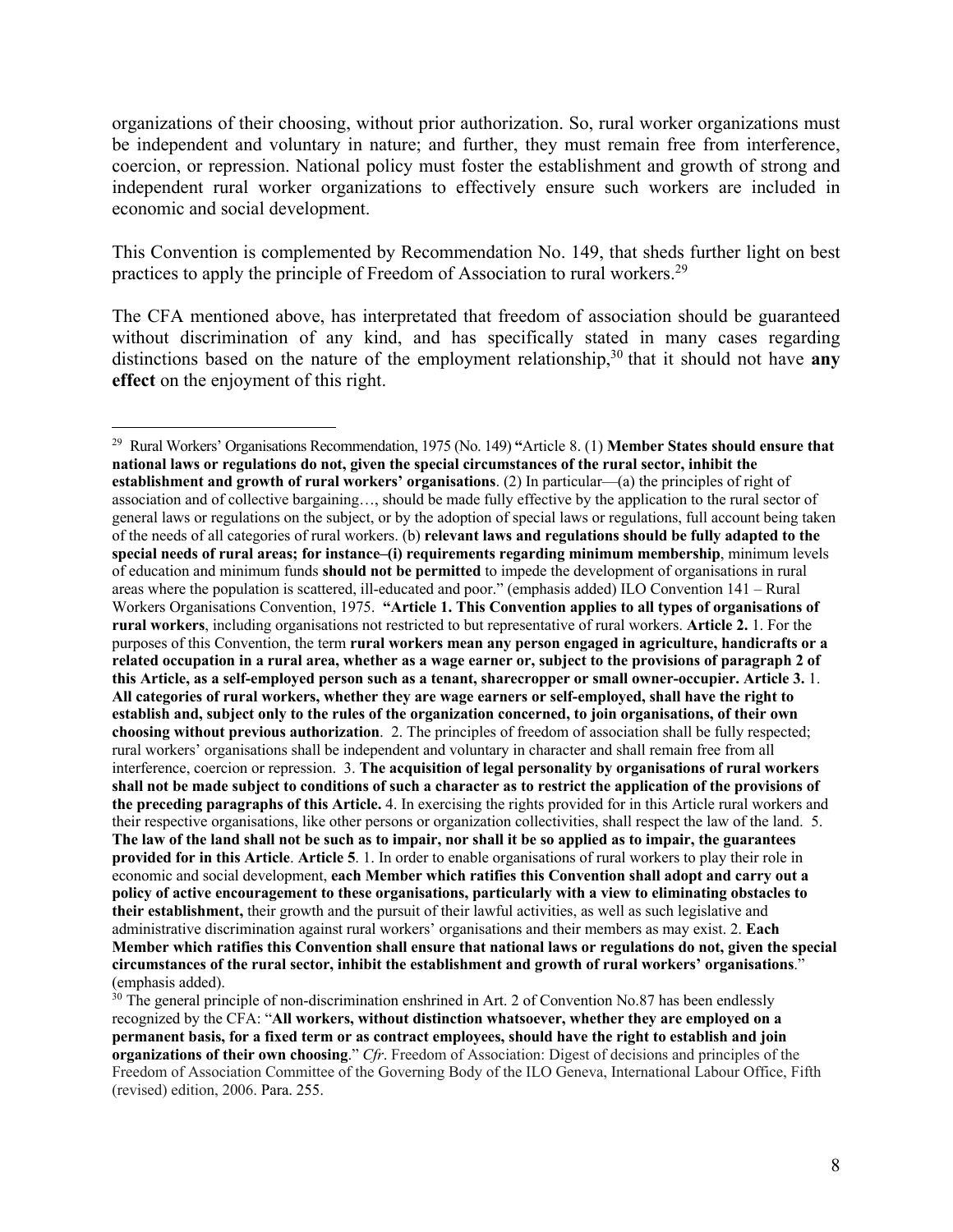For example, in a case about Colombia's refusal to register a trade union based on the temporary nature of the contracts of some of its members, the CFA stated:

"The Committee recalls in this regard that **the status under which workers are engaged with the employer should not have any effect on their right to join workers 'organizations and participate in their activities.** The Committee likewise recalls that all workers, without distinction whatsoever, whether they are employed on a permanent basis, for a fixed term or as contract employees, should have the right to establish and join organizations of their own choosing [see Digest, op. cit., para. 255]. In these circumstances, the Committee requests the Government to take the necessary measures, without delay, to register UNITRAQUIFA, its statutes and its executive committee."31

In other cases, the CFA has stated that "All workers employed in agri-food enterprises, irrespective of the type of their employment relationship with those enterprises, should have the right to join the trade union organizations representing the interests of the workers in that sector;<sup>33</sup> that the lack of an employment relationship, often nonexistent, is not an acceptable limitation to the right to associate; $33$  it also emphasized that "requiring workers to be employees of only one employer as a precondition to establishing a trade union is a violation of the principles of freedom of association," so, "this requirement is a problem for those workers having multiple employers who, wanting registration as a trade union, fall foul of the Trade Unions Act's requirement that employees have one sole employer. As long as any group of wage-earners having several employers finds its means of action restricted - because of the requirements of the Trade Unions Act - there **is a violation of the principles of freedom of association.**"34

On the other hand, CFA has emphasized that workers should be able to freely choose what type of association they wish to establish or join, and that this should be ensured by law and in

https://www.ilo.org/dyn/normlex/en/f?p=1000:50002:0::NO:50002:P50002\_COMPLAINT\_TEXT\_ID:2910702.  $32$  ILO, CFA, Final Report – Repot No. 378, June 2016, Case No. 2824 (Colombia), para. 158,

https://www.ilo.org/dyn/normlex/en/f?p=1000:50002:0::NO:50002:P50002\_COMPLAINT\_TEXT\_ID:2902330.

<sup>&</sup>lt;sup>31</sup> ILO, CFA, Report in which the committee requests to be kept informed of development, Report No. 349, March 2008, Case No. 2556 (Colombia), para. 754, (emphasis added)

https://www.ilo.org/dyn/normlex/en/f?p=1000:70006:0::NO:70006:P70006\_COMPLAINT\_TEXT\_ID,P70006\_PA RAGRAPH\_NO:3282083,158

<sup>&</sup>lt;sup>33</sup> Freedom of Association: Digest of decisions and principles of the Freedom of Association Committee of the Governing Body of the ILO Geneva, International Labour Office, Sixth (revised) edition, 2018. Para. 254. "By virtue of the principles of freedom of association, **all workers** – with the sole exception of members of the armed forces and the police – **should have the right to establish and join organizations of their own choosing. The** criterion for determining the persons covered by that right, therefore, is not based on the existence of an **employment relationship, which is often non-existent, for example in the case of agricultural workers**, selfemployed workers in general or those who practice liberal professions, who should nevertheless enjoy the right to organize." (emphasis added).

<sup>&</sup>lt;sup>34</sup> *Id.* Para. 271; ILO, CFA, Report in which the committee requests to be kept informed of development – Report 284, November 1992, Case No. 1622 (Fiji), para. 691, (emphasis added),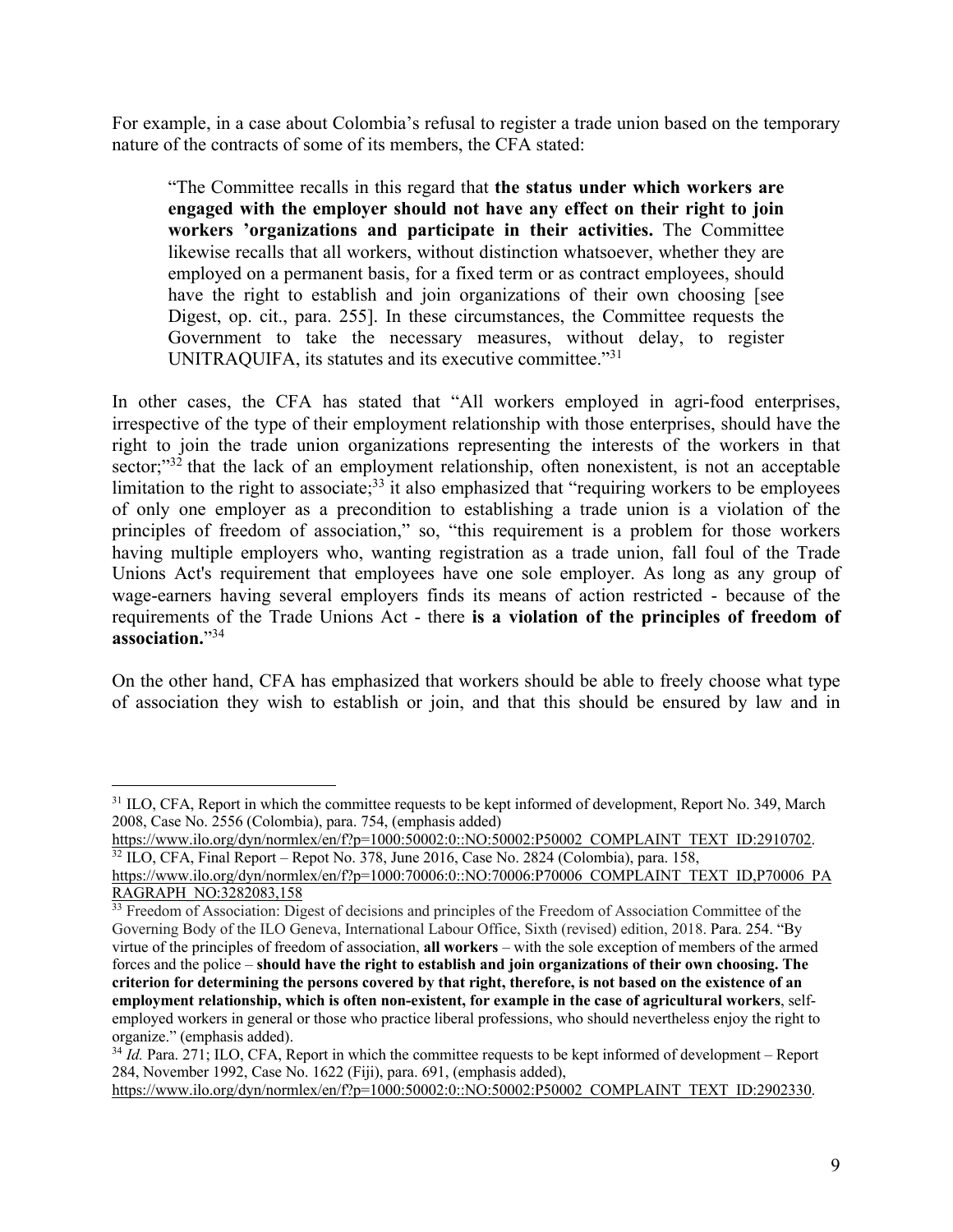practice.<sup>35</sup> This includes associations at the company level, wherein members are employed by a single employer; or a primary level or branch organization, where workers are employed by different companies and/or are self-employed.

Concretely, in several cases, the CFA stated that the right to create and join unions implies the right to choose its structure and composition, and that workers should be free to decide whether they prefer to establish, at the primary level, a works union or another form of basic organization;  $36$  "workers have the right to establish organizations of their own choosing, including organizations grouping together workers from different workplaces and different cities;" <sup>37</sup> and that, "a provision that prohibits the establishment of trade unions on an occupational or workplace basis, is contrary to the principles of freedom of association."38

The right to freedom of association must be respected by States without discrimination, on the basis of principle of equality and non-discrimination. The ILO Convention above mentioned, also emphasizes that workers should enjoy the right to freedom of association "without distinction whatsoever,"39 or discrimination of any kind, and the CFA has also reiterated that this Convention "calls for impartial treatment of all trade union organizations by the authorities, even if they criticize the social or economic policies of national or regional executives, as well as avoidance of reprisals for pursuing legitimate trade union activities,"40 and that any favorable or unfavorable treatment of a particular trade union as compared with others would constitute an act of discrimination**,** unless it is based on objective pre-established criteria. 41

This Constitutional Court has clarified that, as a Member of the ILO, Ecuador is obligated to adopt any necessary measures to comply with ILO Conventions and recommendations, according to the *pacta sunt servanda* principle and as result of its ratification of the ILO

<sup>&</sup>lt;sup>35</sup> Freedom of Association: Digest of decisions and principles of the Freedom of Association Committee of the Governing Body of the ILO

Geneva, International Labour Office, Sixth (revised) edition, 2018. Para. 309 -310

<sup>&</sup>lt;sup>36</sup> This case against Brazil was filed by the National Association of Higher Education Teachers regarding attempts by private high education operations to obstruct the autonomous organization of teachers into representative bodies. ILO, CFA, Report in which the committee requests to be kept informed of development – Report No. 346, June 2007, Case No. 2523 (Brazil), para. 350,

https://www.ilo.org/dyn/normlex/en/f?p=1000:50002:0::NO:50002:P50002\_COMPLAINT\_TEXT\_ID:2910424.

<sup>&</sup>lt;sup>37</sup> This case against Guatemala, represents 57 situations in which the Ministry of Labour and Social Welfare refused to register trade unions for several reasons, including the impossibility of forming branch unions. ILO, CFA, Interim Report – Report No. 376, October 2015, Case No. 3042 (Guatemala), para 543,

https://www.ilo.org/dyn/normlex/en/f?p=1000:70006:0::NO:70006:P70006\_COMPLAINT\_TEXT\_ID,P70006\_PA RAGRAPH\_NO:3254212,543.

 $38$  This case against Turkey, is related with the existing legislation that excludes judges and prosecutors from being members of trade unions, and prohibits the establishment of trade unions on an occupational or workplace basis. ILO, CFA, Report in which the committee requests to be kept informed of development – Report No. 371, March 2014, Case No. 2982 (Turkey), para. 933,

https://www.ilo.org/dyn/normlex/en/f?p=1000:50002:0::NO:50002:P50002\_COMPLAINT\_TEXT\_ID:3171920. <sup>39</sup> ILO, Freedom of Association and Protection of the Right to Organise Convention, 1948 (No. 87), Art. 2.

<sup>40</sup> ILO, CFA, Report No. 356, GB 307/7, March 2010, Case No. 2674 (Venezuela), para 1628.

<sup>&</sup>lt;sup>41</sup> ILO, CFA, Report in which the committee requests to be kept informed of development – Report No. 363, March 2012, Case No. 2850 (Malaysia), para. 872,

https://www.ilo.org/dyn/normlex/en/f?p=1000:50002:0::NO:50002:P50002\_COMPLAINT\_TEXT\_ID:3057187.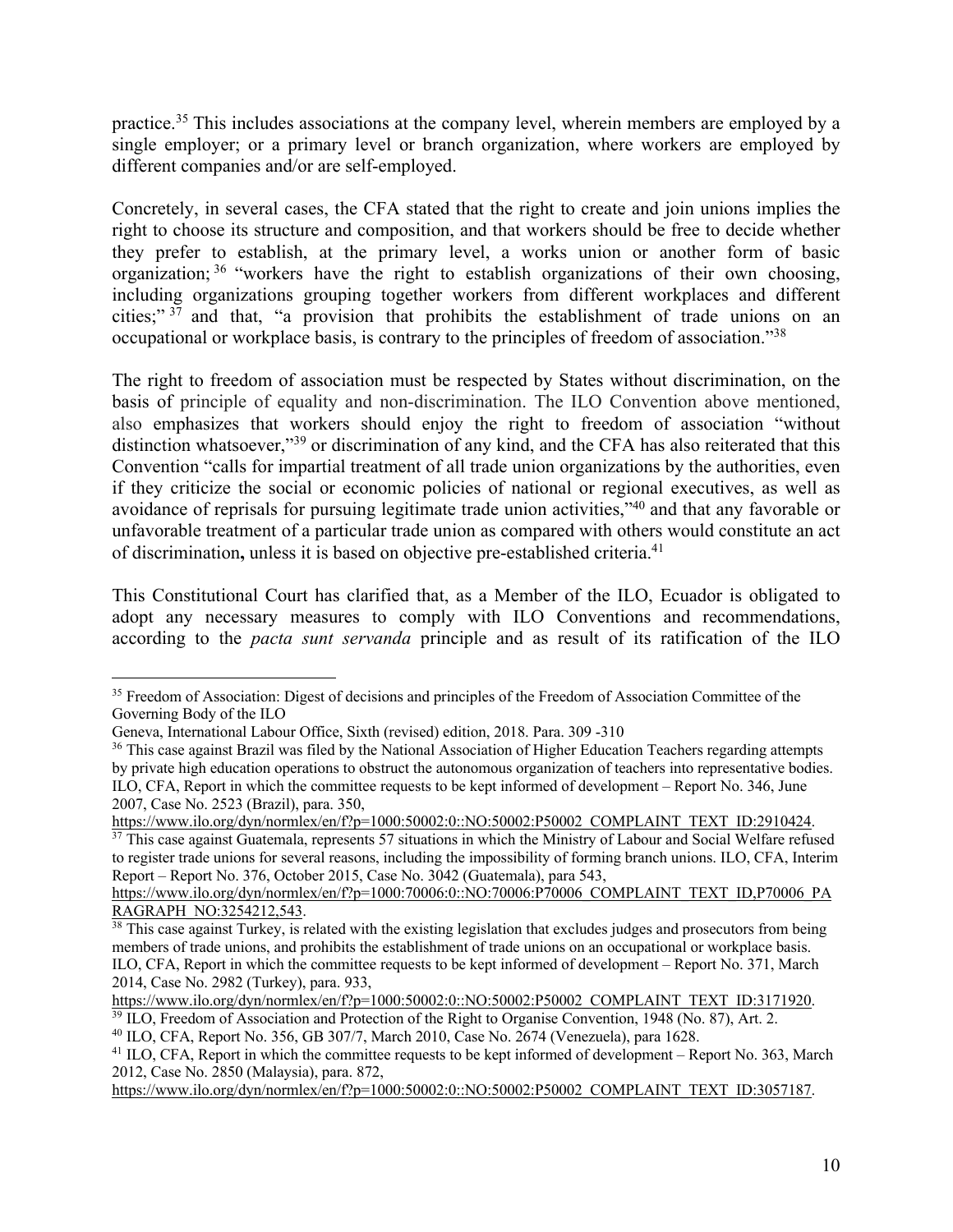Constitution. In this current case, the Ecuadorian authorities are violating the basic principle of freedom of association by limiting the manner and form in which workers, like those in ASTAC, can form branch-level unions. Similarly, the State is violating the principle of non-discrimination because they denied the registration of ASTAC, when, at the same time, the National Union of Remunerated Domestic Workers (SINUTRHE), a primary level union of domestic workers who do not work for the same employer, registered successfully.<sup>42</sup>

Furthermore, in the report issued by the CEACR after the ILO mission to Ecuador, above mentioned, it asked the State, among other things, to enable the establishment of primary-level unions comprising workers from several enterprises.<sup>43</sup>

## **V. RELEVANT INTERNATIONAL STANDARDS IN SUPPORT OF ASTAC'S RIGHT TO BE RECOGNIZED AS A TRADE UNION**

In this section, we will support the prior analysis of binding international standards from the ILO with international norms from the United Nations and the Inter-American System of Human Rights that confirm the duty of Ecuador to protect and facilitate the right to form branch-level unions, for ASTAC as well as any other union, as well as the current violation of the fundamental right to freedom of association for the failure to register ASTAC.

### *a. The right to work and freedom of association as a fundamental right according to international corpus juris*

International law has a clear and longstanding position recognizing both the right to work and the right to freedom of association as fundamental human rights. Furthermore, these provisions consistently recognize the States' obligation to refrain from imposing any limitations on these rights that are not prescribed by law, necessary in a democratic society, and proportionate to the legitimate aim pursued.

The Universal Declaration of Human Rights, approved in 1948, is generally agreed to be the foundation of international human rights law, together with the International Covenant on

<sup>&</sup>lt;sup>42</sup> Afterwards, the Government register at least one or more branch-level unions.

<sup>43</sup> ILO, CEACR Observation – Adopted 2020, Convention on freedom of association and protection of the right to organize, 1948 (No. 87) – Ecuador. "The Committee requests the Government to provide information in that regard and urges the Government, in consultation with the social partners, to take the necessary steps to amend sections 443, 449, 452 and 459 of the Labor Code in such a way as to reduce the minimum number of members required to establish workers **'**associations and enterprise committees and also to enable the establishment of primary-level unions comprising workers from several enterprises. The Committee notes with regret that, having made available the technical assistance requested, there has been no discernible progress to the present date in respect of measures necessary to bring the legislation into conformity with the Convention. The Committee most particularly regrets that it has received no information from the Government relating to the follow-up given to the Office**'**s December 2019 mission. The Committee urges the Government to intensify its efforts to adopt the necessary measures regarding the points raised in the Committee**'**s comments. In that regard, noting the Government**'**s indication that the Ministry of Labour envisaged holding round-table dialogues with certain employers **'**and workers **'**organizations at the end of 2020, the Committee urges the Government to facilitate constructive dialogue with all representative employers **'**and workers **'**organizations with a view to obtaining tangible and sustainable results. The Committee requests the Government to inform in that regard."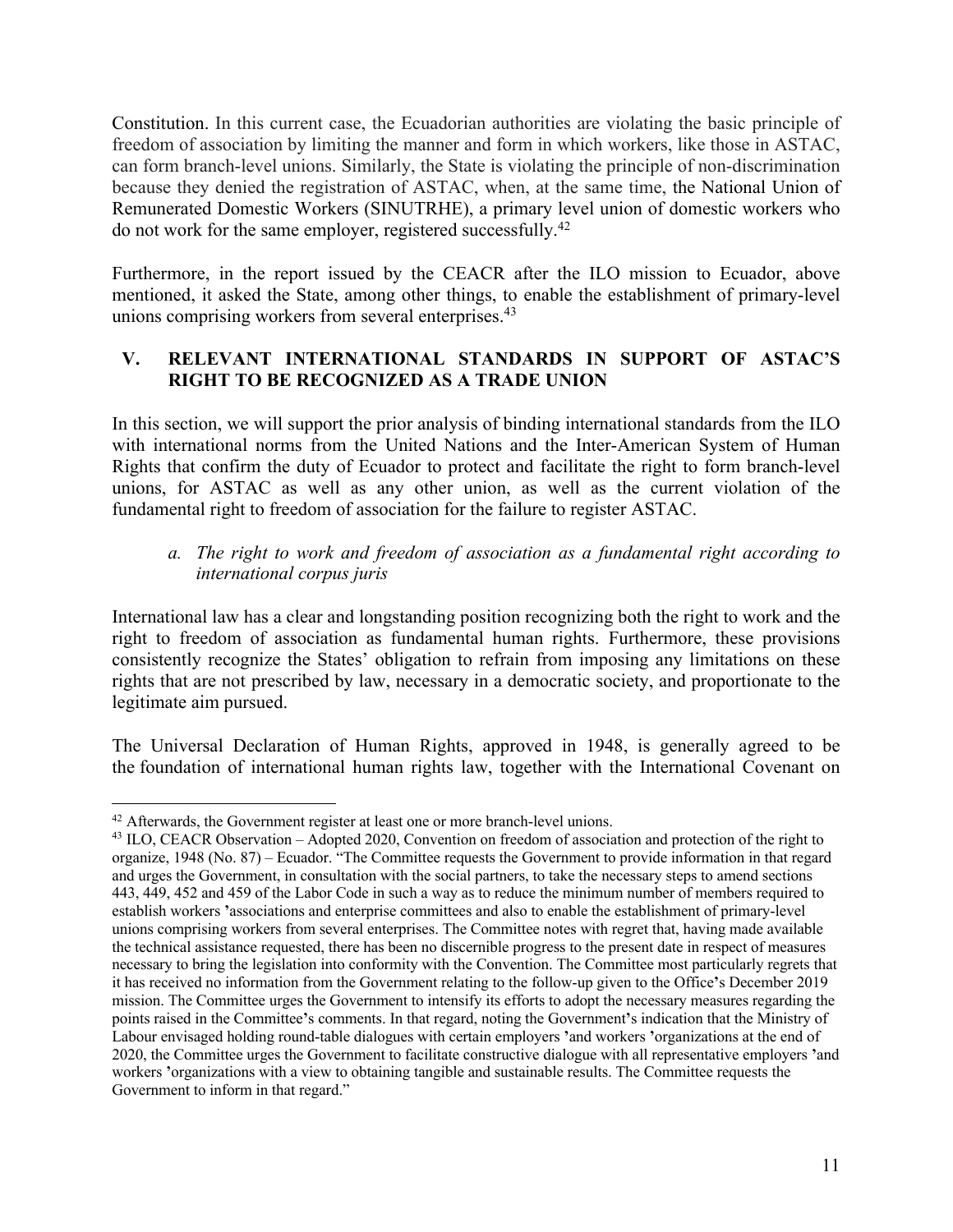Civil and Political Rights (ICCPR) March 02, 1969, and the International Covenant on Economic, Social and Cultural Rights, (ICESCR) January 12, 1982. These three instruments, all ratified by Ecuador,<sup>44</sup> recognize the right to work and to freedom of association as fundamental human rights in articles  $23,45$  6 and  $8,46$  and  $22,47$  respectively.

At the regional level, since its foundation, the Inter-American system has recognized the importance of the right to work and the right to freedom of association as fundamental components to advancing the protection of human rights, and as instruments to achieve social justice and economic development. Its main regional political organization, the Organization of American States (OAS), prominently included these rights in its constitutive instrument, as follows: The Charter of the Organization of American States (1948), and the American Declaration of the Rights and Duties of Man (1948), on articles 45,<sup>48</sup> and XXII,<sup>49</sup> both acknowledge the right of Freedom of Association**.**

<sup>44</sup> The International Covenant on Economic, Social and Cultural Rights was ratified in 1969

The International Covenant on Civil and Political Rights was ratified by Ecuador in 1969.

<sup>&</sup>lt;sup>45</sup> The Universal Declaration of Human Rights in its pertinent part reads in Article 23: "1. Everyone has the right to work, to free choice of employment, to just and favourable conditions of work and to protection against unemployment... and Everyone has the right to form and to join trade unions for the protection of his interests." <sup>46</sup> The International Covenant on Economic, Social and Cultural Rights provides, in article 6: "The States Parties to the present Covenant recognize the right to work, which includes the right of everyone to the opportunity to gain his living by work which he freely chooses or accepts, and will take appropriate steps to safeguard this right." Also, in article 8: "1. The States Parties to the present Covenant undertake to ensure: (a) The right of everyone to form trade unions and join the trade union of his choice, subject only to the rules of the organization concerned, for the promotion and protection of his economic and social interests. No restrictions may be placed on the exercise of this right other than those prescribed by law and which are necessary in a democratic society in the interests of national security or public order or for the protection of the rights and freedoms of others; (b) The right of trade unions to establish national federations or confederations and the right of the latter to form or join international trade-union organizations. (c) The right of trade unions to function freely subject to no limitations other than those prescribed by law and which are necessary in a democratic society in the interests of national security or public order or for the protection of the rights and freedoms of others".

 $47$  The International Covenant on Civil and Political Rights states, in article 22 that: "1. Everyone shall have the right to freedom of association with others, including the right to form and join trade unions for the protection of his interests; 2. No restrictions may be placed on the exercise of this right other than those which are prescribed by law and which are necessary in a democratic society in the interests of national security or public safety, public order (ordre public), the protection of public health or morals or the protection of the rights and freedoms of others. This article shall not prevent the imposition of lawful restrictions on members of the armed forces and of the police in their exercise of this right; 3. Nothing in this article shall authorize States Parties to the International Labour Organisation Convention of 1948 concerning Freedom of Association and Protection of the Right to Organize to take legislative measures which would prejudice, or to apply the law in such a manner as to prejudice, the guarantees provided for in that Convention."

<sup>&</sup>lt;sup>48</sup> The Charter of the Organization of American States (1948), in article 45 includes that: "The Member States, convinced that man can only achieve the full realization of his aspirations within a just social order, along with economic development and true peace, agree to dedicate every effort to the application of the following principles and mechanisms: a)…b)… c) Employers and workers, both rural and urban, have the right to associate themselves freely for the defense and promotion of their interests, including the right to collective bargaining and the workers' right to strike, and recognition of the juridical personality of associations and the protection of their freedom and independence, all in accordance with applicable laws".

<sup>&</sup>lt;sup>49</sup> The American Declaration of the Rights and Duties of Man. "Article XXII. Every person has the right to associate with others to promote, exercise and protect his legitimate interests of a political, economic, religious, social, cultural, professional, labor union or other nature."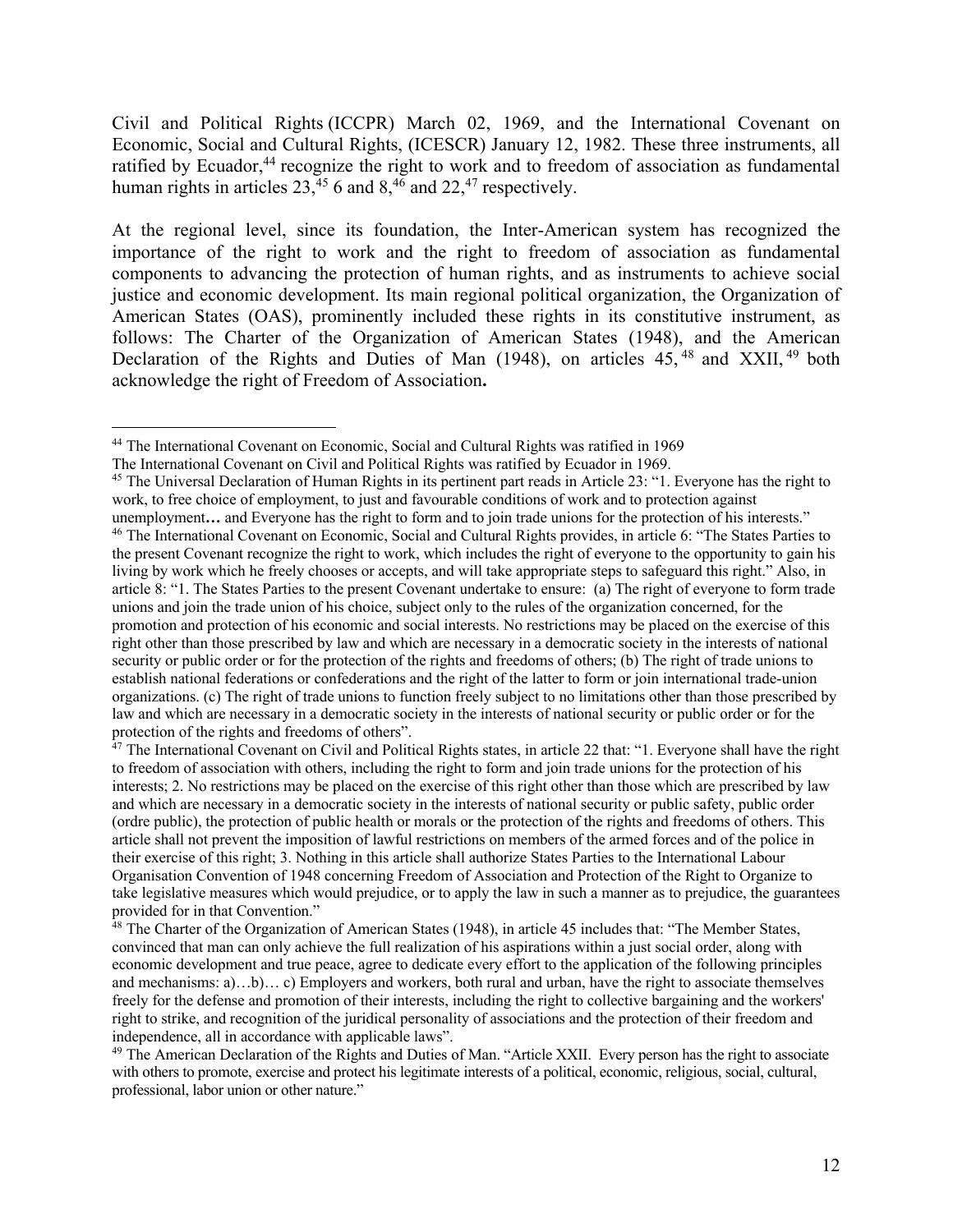Specifically, the American Convention on Human Rights (ACHR), ratified by Ecuador,<sup>50</sup> states the right to freedom association in article 16. <sup>51</sup> Also, the Additional Protocol to the American Convention on Human Rights in the Area of Economic, Social and Cultural Rights (Protocol of San Salvador), regulates the restrictive character of its possible limitations,<sup>52</sup> recognizes the right to work,<sup>53</sup> the right to just, equitable, and satisfactory conditions of work, <sup>54</sup> and the right of workers to create trade unions. 55

More recently, the Social Charter of the Americas (2012), highlighted the importance of promoting decent work, respect workers' rights, and the observance of ILO Declaration to "foster a quality workforce that drives economic and social progress and provides a basis for sustained and balanced growth and for social justice for the peoples of the Hemisphere."<sup>56</sup>

Thus, the Inter-American System Standards establish freedom of association as a recognized civil and political right, as well as an economic, cultural, and social right. The freedoms inherent to this right involve the ability to establish trade union organizations and to choose their structure without State interference.

<sup>50</sup> The American Convention on Human Rights (ACHR) was ratified by Ecuador in 1984; the Protocol of San Salvador was ratified in 1993.

<sup>&</sup>lt;sup>51</sup> ACHR. "Article 16. Freedom of Association: 1. Everyone has the right to associate freely for ideological, religious, political, economic, labor, social, cultural, sports, or other purposes; 2. The exercise of this right shall be subject only to such restrictions established by law as may be necessary in a democratic society, in the interest of national security, public safety or public order, or to protect public health or morals or the rights and freedoms of others; 3. The provisions of this article do not bar the imposition of legal restrictions, including even deprivation of the exercise of the right of association, on members of the armed forces and the police."

<sup>&</sup>lt;sup>52</sup> Protocol of San Salvador. "Article 5. Scope of Restrictions and Limitations. The State Parties may establish restrictions and limitations on the enjoyment and exercise of the rights established herein by means of laws promulgated for the purpose of preserving the general welfare in a democratic society only to the extent that they are not incompatible with the purpose and reason underlying those rights."

<sup>53</sup> *Id.* "Article 6. Right to Work 1. Everyone has the right to work, which includes the opportunity to secure the means for living a dignified and decent existence by performing a freely elected or accepted lawful activity. 2. … <sup>54</sup> *Id.* "Article 7. Just, Equitable, and Satisfactory Conditions of Work. The States Parties to this Protocol recognize that the right to work to which the foregoing article refers presupposes that everyone shall enjoy that right under just, equitable, and satisfactory conditions, which the States Parties undertake to guarantee in their internal legislation"

<sup>&</sup>lt;sup>55</sup> *Id.* "Article 8. Trade Union Rights. 1. The States Parties shall ensure: a. The right of workers to organize trade unions and to join the union of their choice for the purpose of protecting and promoting their interests. As an extension of that right, the States Parties shall permit trade unions to establish national federations or confederations, or to affiliate with those that already exist, as well as to form international trade union organizations and to affiliate with that of their choice. The States Parties shall also permit trade unions, federations and confederations to function freely."

<sup>56</sup> OEA/Ser.P AG/doc.5242/12 rev.2, 20 September 2012, Adopted by the 42nd session of the General Assembly of the Organization of American States (OAS) on 4 June 2012. "Article 8. The promotion of decent work, the fight against unemployment and underemployment, as well as addressing the challenges of informal labor are essential elements for achieving economic development with equity.

Respect for workers 'rights, equal employment opportunities, and improved working conditions are essential to attaining prosperity. Cooperation and social dialogue among government representatives, workers, employers, and other stakeholders promote good governance and a stable economy."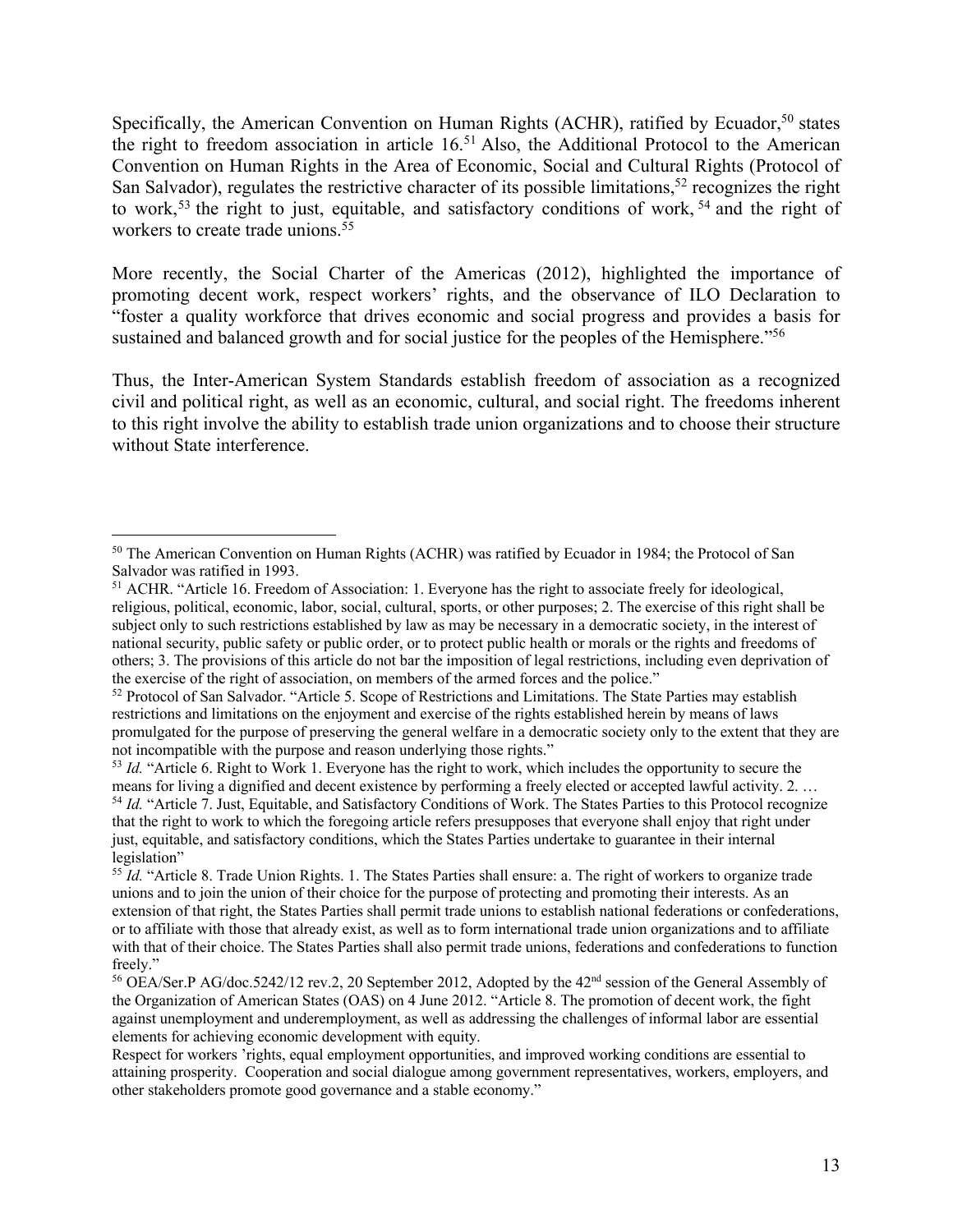There are several cases, reports and clarifications in the ISHR recognizing the right to work as a human right, and developing the obligation for States to refrain from preventing or otherwise limiting the collective organization of workers seeking to independently defend their interests.

### *b. Freedom of association without State Interference and on an equal basis*

In its jurisprudence, the Inter-American Court of Human Rights has been clear and consistent in its protection of the freedom of association, including the prohibition that the State impose limitations on the existence or creation of any union. In a case against the government of Peru regarding trade union leaders of the mining sector whose trade union activities resulted in their extrajudicial execution*,* the Court stated that article 16 recognizes "the right to associate freely with other persons, without the intervention of the public authorities limiting or obstructing the exercise of this right. In addition, they have the right and the freedom to associate in order to seek together a lawful purpose, without pressure or interference that can alter or denature this purpose."57

Similarly, in the *Huilca Tecse v. Peru case* the Court noted that, individually:

"…labor-related freedom of association is not exhausted by the theoretical recognition of the right to form trade unions, but also corresponds, inseparably, to the right to use any appropriate means to exercise this freedom. When the Convention proclaims that the freedom of association includes the right to freely associate 'for […any] other purposes,' it is emphasizing that the freedom to associate and to pursue certain collective goals are indivisible, so that a limitation of the possibilities of association represents directly, and to the same extent, a limitation of the right of the collectivity to achieve its proposed purposes. **Hence the importance of adapting to the Convention the legal regime applicable to trade unions and the State's actions, or those that occur with its tolerance, that could render this right inoperative in the practice"**. 58

In its Advisory Opinion OC-27/21, the Court recalled that the right to unionize includes the workers' right to establish organizations as they see fit, as well as to affiliate with such organizations, and to administrate such an organization. To that end, workers should enjoy the right to establish and associate with such organizations as they wish, independently from existing organizations already established within the relevant sector. Furthermore, the Court emphasizes that **States should not prohibit creating more than one union per professional or economic sector, or in only one enterprise, because that would violate the freedom of association.**<sup>59</sup>

<sup>57</sup> *Cantoral Huamaní & García Santa Cruz v Peru*. Preliminary Exception, Merits, Reparations and Costs. Sentence of July 10, 2007, para. 144.

<sup>58</sup> *Huilca Tecse v. Peru*. Judgment of March 3, 2005, Series C, No. 121, para. 69 (quoting *Baena Ricardo et al. v. Panama*, Judgment of February 2, 2001. Series C, No. 72, paras. 156 and 159, which also refers to the extrajudicial execution of a Peruvian trade union leader carried out by members of a death squadron linked to the Peruvian Army's Intelligence Service).

<sup>59</sup> *Advisory Opinion OC-27/21*, May 5, 2021, para. 106.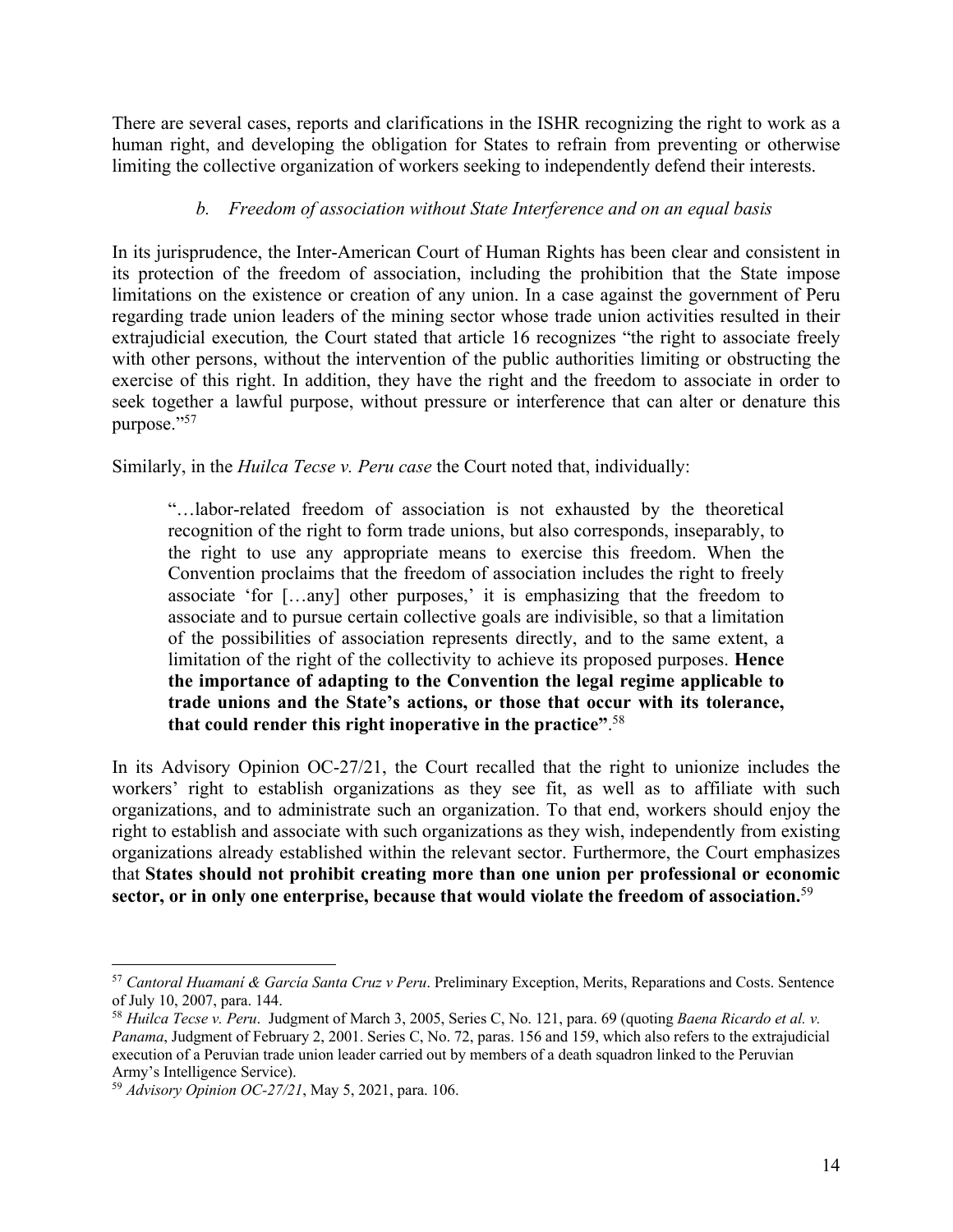The Inter-American Court of Human Rights has consistently held that equality before the law and non-discrimination are essential elements for the protection of human rights. In the Advisory Opinion referred above OC-27/21, the Court defined discrimination as any distinction, exclusion, restriction, or preference; based on identified qualities such as race, color, gender, language, religion, political opinion or other qualifying disposition, nationality or social origin, ownership of property, birthplace or any other manner of social classification; and that "intends to or results in erasing or undermining the recognition, accessibility or exercise, of human rights and fundamental liberties of all people existing in otherwise equal conditions."60

Also, according to Article 1.1 of the Convention, States must observe and guarantee the free and absolute exercise of those rights and freedoms therein recognized "without any prejudice." In other words, any treatment that may be considered discriminatory with respect to the exercise of any right promulgated through the Convention is *per se* at odds with the Convention. The State's failure to fulfill its general duty to observe and guarantee all human rights due to its potentially discriminatory engagements – such as those that pursue illegitimate goals or are unnecessary and or disproportionate – engenders international responsibility. Accordingly, there is an unbreakable link between the duty to observe and guarantee human rights and the principle of equality and nondiscrimination.61

The right to freedom of association is widely recognized in connection to labor rights in other regions as well. For example, the European Convention on Human Rights  $(1950)$ , <sup>62</sup> and the European Social Charter (18 October 1961, as revised in 1996),<sup>63</sup> that takes an approach much more similar to that of the ILO standards in its article 5. The African Charter on Human and Peoples' Rights *(Approved in June 1981),* also recognizes the right to free association. 64

### *b. The right to work as a human right that includes the right to create trade unions*

Extending beyond the clear protection of the right to unionize as part of article 16 of the American Convention, the Commission and Court have also recognized these rights under article 26, As the Court clarified in a recent decision, as shown, article 16 protects the right of individuals to freely associate and form unions while article 26 protects the exercise of the rights of unions after they have been formed, such as the rights of collective bargaining and striking.

<sup>60</sup> *Id.* para. 153.

<sup>61</sup> *Id.* para. 154.

 $62$  European Convention on Human Rights. "Article 11 : 1. Everyone has the right to freedom of peaceful assembly and to freedom of association with others, including the right to form and to join trade unions for the protection of his interests.

<sup>2.</sup> No restrictions shall be placed on the exercise of these rights other than such as are prescribed by law and are necessary in a democratic society in the interests of national security or public safety, for the prevention of disorder or crime, for the protection of health or morals or for the protection of the rights and freedoms of others. This article shall not prevent the imposition of lawful restrictions on the exercise of these rights by members of the armed forces, of the police or of the administration of the State."

<sup>63</sup> European Social Charter: "Part 1… 5. All workers and employers have the right to freedom of association in national or international organisations for the protection of their economic and social interests."

<sup>&</sup>lt;sup>64</sup> The African Charter on Human and Peoples' Rights. "Article 10: 1. Every individual shall have the right to free association provided that he abides by the law.

<sup>2.</sup> Subject to the obligation of solidarity provided for in Article 29, no one may be compelled to join an association."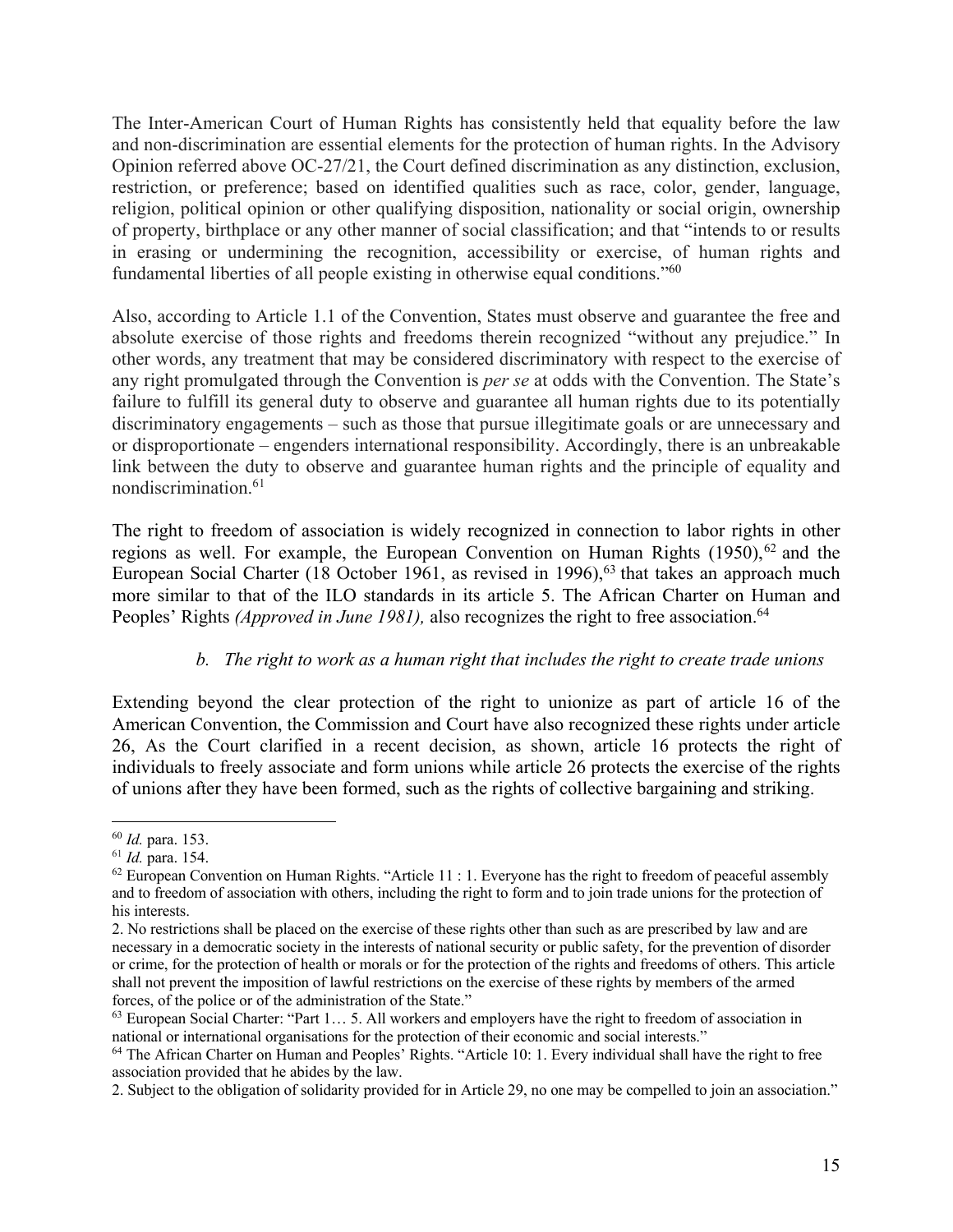The IACHR confirmed that the right to work is one of the economic and social norms mentioned in Article 26 of the Convention and that, in this regard, States "…are under the obligation to seek the progressive development of the right to work, and to respect, guarantee and take the necessary measures to enforce such right,"<sup>65</sup> and that the right to form a trade union, is a component to the acceptability and quality of the right to work, as stated by the UN Committee on Economic, Social and Cultural Rights (CESCR). <sup>66</sup> This recognition of the right to unionize and the related rights to collective bargaining and striking, protected under article 26 of the Convention was emphasized as well in a recent decision by the Inter-American Court.67 In the case, *Former Employees of the Judiciary vs. Guatemala*, the Inter-American Court established that the right to work and the right to strike are immediately and directly applicable.68 In this case, the Court showed how the protection of the right to form a union also requires "a specific protection for the proper performance of its functions" as a union to be able to defend the related human and labor rights of the workers.<sup>69</sup>

In a recent Advisory Opinion issued by the Inter-American Court at the request of the IACHR (OC-27/21), the Court had the opportunity to expand on the relationship between the rights to freedom of association, assembly, freedom of expression, trade union freedom, and collective bargaining, and their consequences over the scope of the right to work in just, equal, and satisfactory conditions. The Court reiterated that article 26 of the ACHR incorporates the rights to freedom of association, collective bargaining and of assembly, which are themselves derived from Article 45 of the OAS Charter. Even though they are autonomous rights, the Court emphasized their interdependence and indivisibility, and that they are subject to the general obligations of Articles 1.1 and 2 of the ACHR, that is, the duty to respect and guarantee without discrimination, and to adopt domestic legal provisions that promulgate such rights and freedoms.70

### **VI. THE PERMISSIBLE LIMITATIONS TEST APPLIED TO THIS CASE**

In relation to the application of the protections on the formation and practice of unions under the rights to work and freedom of association, the Inter-American Court has applied what is commonly referred to as "the permissible limitations test," which means that any restriction on the right to freedom of association must comply with the requirements: to be prescribed by law, necessary, and proportionate.

<sup>65</sup> IACHR, Inter-American Standards on the Right to Work, OEA/Ser.L/V/II Doc.331, Oct. 30, 2020, p.19 https://www.oas.org/en/iachr/reports/pdfs/LaborRights\_EN.pdf.

<sup>66</sup> "Acceptability and quality: **Protection of the right to work has several components**, notably the right of the worker to just and favorable conditions of work, in particular to safe working conditions, **the right to form trade unions** and the right to freely choose and accept work." *See* UN Committee on Economic, Social and Cultural Rights. General Comment 18. The right to work. November 24, 2005. Para. 12

<sup>67</sup> Inter-American Court of Human Rights, *Former Employees of the Judiciary vs. Guatemala*. Judgment of November 17, 2021. Preliminary exceptions, merits and reparations. Serie C No. 445, paras. 106-115. <sup>68</sup> *Id.* para. 105.

<sup>69</sup> *Id.* para. 115.

<sup>70</sup> Inter-American Court of Human Rights, *Advisory Opinion OC-27/21*, May 5, 2021, Series A No. 27, para. 106.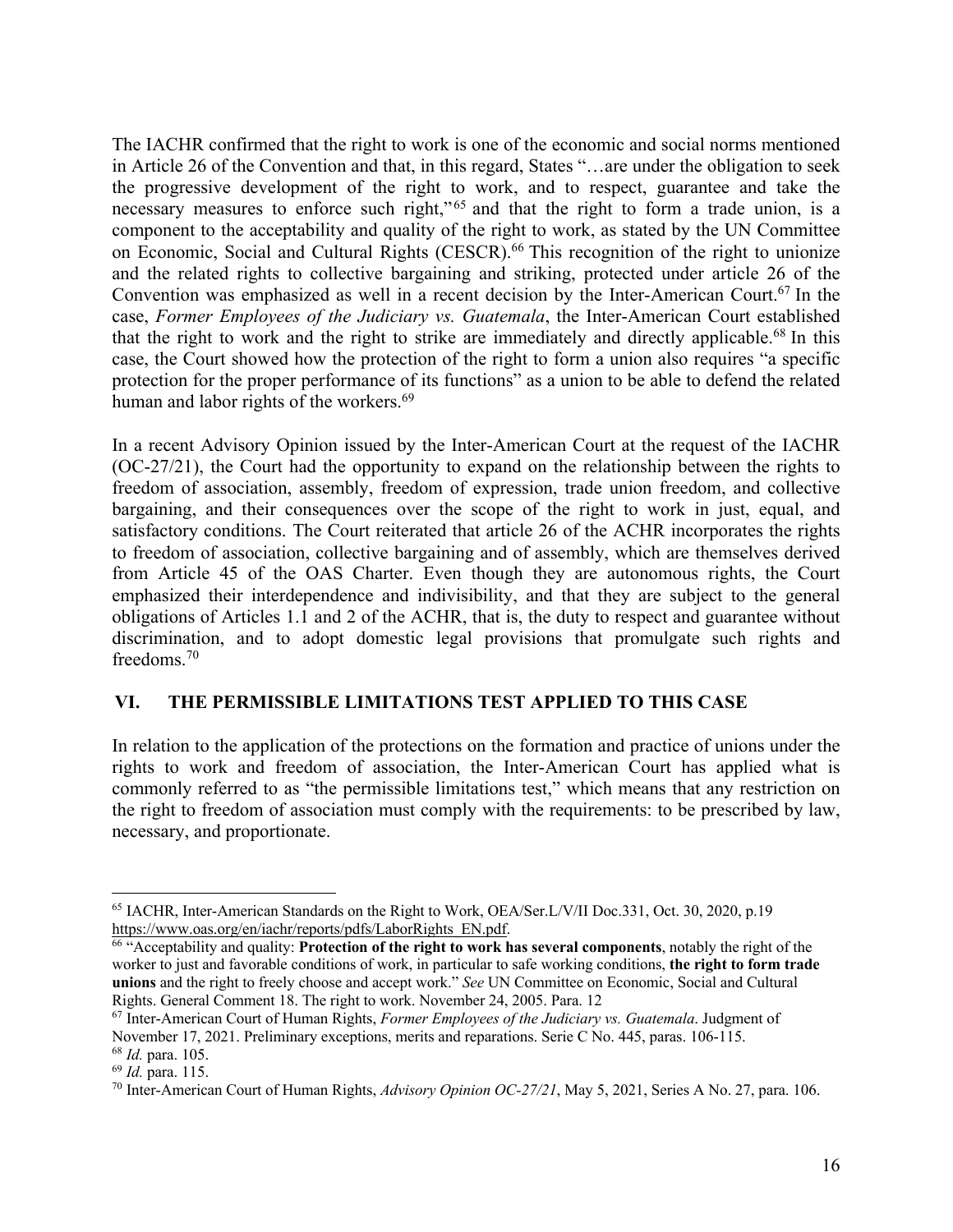The Court emphasized that "exercising the right to freely unionize, collective bargaining and assembly may only be subject to such limitations and restrictions prescribed by law that are characteristic of a democratic society, necessary to safeguard public order, protect health or public morality, and the rights and liberties of others. Nevertheless, restrictions to the exercise of aforementioned rights must be interpreted narrowly, applying the principle of pro homine, and must not deprive such rights of their significance and purpose nor reduce them past the point of any practical value […] This does not preclude that the restrictions, in order to be conventional, must pursue a legitimate purpose, be adequate, and that the means to do so are necessary and proportionate."71

This test has been applied consistently in Inter-American jurisprudence as well as by the European Court of Human Rights to assess whether the limitation of a right is permissible under international law. Although they are formulated in slightly different ways, in essence, international standards require that any restriction on human rights must be: (i) provided by "law"; (ii) necessary in a democratic society (that is, it must meet a "pressing social need") and (iii) proportionate/adequate to the legitimate aim pursued.

In the Case of *Baena Ricardo et al. v. Panama*, concerning the arbitrary dismissal of 270 government employees that participated in a demonstration for labor rights, the Court examined the restrictions to the right to freedom of association that would be permissible according to Art. 16 of the ACHR, <sup>72</sup> and found that freedom of association is essential for the defense of the legitimate interests of the workers and falls under the *corpus juris* of human rights.73

It stated that under Article 16 of the American Convention, freedom of association includes the right to form associations without restrictions other than those permitted according to Sections 2 and 3 of that conventional precept, concluding that "freedom of association "shall be subject only to such restrictions established by law as may be necessary in a democratic society, in the interest of national security, public safety or public order, or to protect public health or morals or the rights and freedoms of others."74

About the meaning of "law", in its Advisory Opinion OC-6/86, the Court clarified that it does not refer to any kind of government rule, but one that has been approved by the legislative power and promulgated by the executive power.

"Within the framework of the protection of human rights, the word **laws** would not make sense without reference to the concept that such rights cannot be restricted at the sole discretion of governmental authorities. To affirm otherwise

<sup>71</sup> *Id.* para. 114

 $72$  American Convention on Human Rights"1. Everyone has the right to associate freely for ideological, religious, political, economic, labor, social, cultural, sports, or other purposes.

<sup>2.</sup> The exercise of this right shall be subject only to such restrictions established by law as may be necessary in a democratic society, in the interest of national security, public safety or public order, or to protect public health or morals or the rights and freedoms of others."

<sup>73</sup> *Baena Ricardo et al v. Panamá*. Judgment of February 2, 2001. Merits, Reparations and Costs. Serie C No. 72, Para. 158..

<sup>74</sup> *Id.* para. 159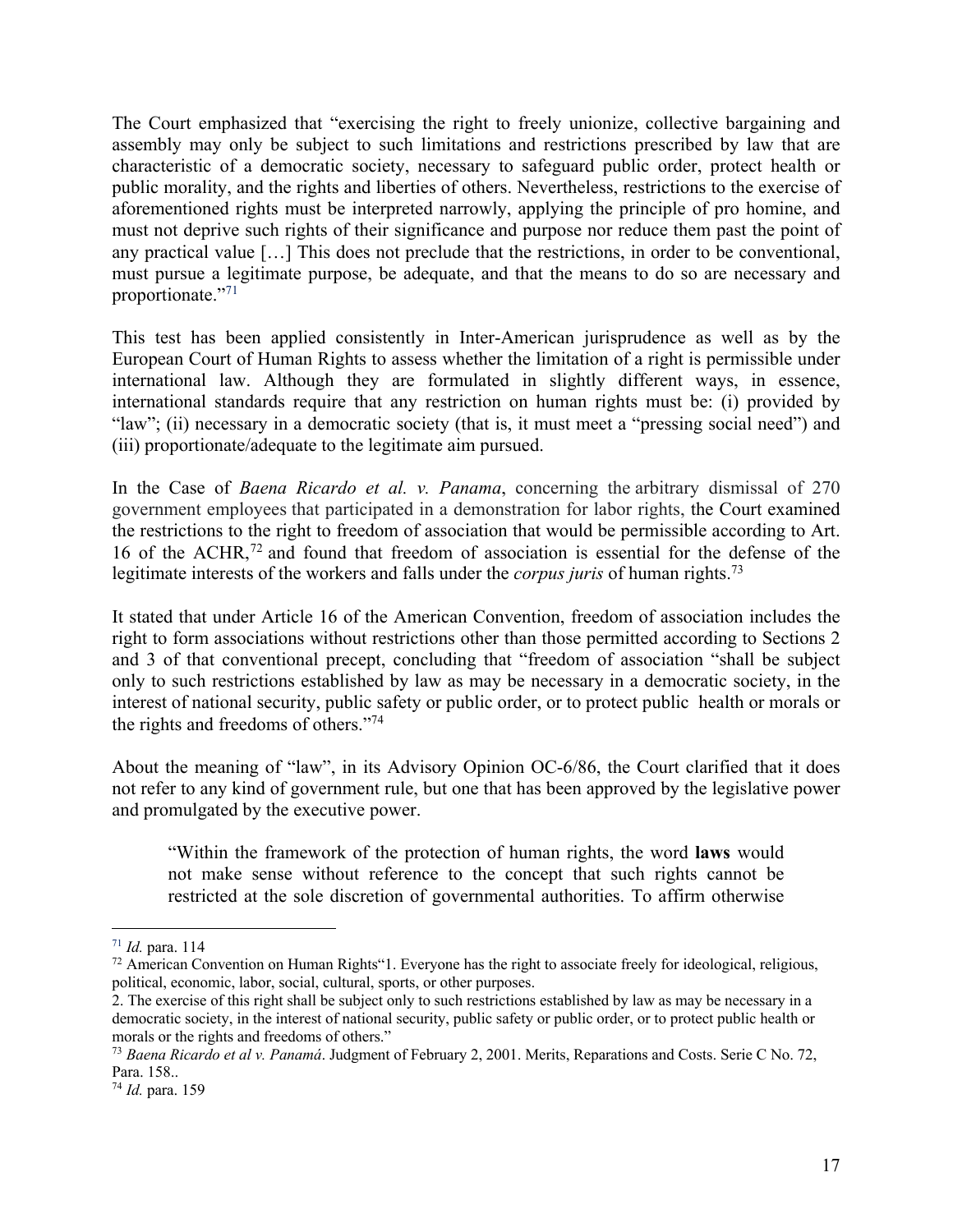would be to recognize in those who govern virtually absolute power over their subjects. On the other hand, the word "laws" acquires all of its logical and historical meaning if it is regarded as a requirement of the necessary restriction of governmental interference in the area of individual rights and freedoms."75

Also, for a restriction of a right to be legitimate, it is necessary "that such laws be enacted for reasons of general interest and in accordance with the purpose for which such restrictions have been established,"<sup>76</sup> and be necessary to safeguard the public order or to otherwise meet the requirement of being "necessary in a democratic society" contained in Article 16(2) of the Convention. Accordingly, it found that the State violated the right to freedom of association enshrined in Article 16 of the American Convention.

In a similar way, the European Court of Human Rights has stated that an interference with the right to freedom of association is justified if "prescribed by law', pursues one or more legitimate aims and was "necessary in a democratic society,"77 and about the quality of the law in question, it required it to be accessible to the persons concerned and foreseeable as to its effects.

That is to say, formulated with sufficient precision to enable the individual to regulate his conduct,<sup>78</sup> it must afford a measure of legal protection against arbitrary interferences by public authorities and the law must indicate with sufficient clarity the scope of any such discretion and the manner of its exercise,<sup>79</sup> and the interference must pursue at least one of the legitimate aims (national security or public safety, the prevention of disorder or crime, the protection of health or morals, and the protection of the rights and freedoms of others). Limitations must also be narrowly interpreted.<sup>80</sup>

The Court has further explained that the term "necessary" does not have the flexibility of other expressions such as "useful" or "desirable." It indicated that this was because any exceptions to the rule of freedom of association are to be construed strictly and only convincing and compelling reasons can justify restrictions on that freedom.

Similarly, the Joint Guidelines on Freedom of Association issued by the European Commission for Democracy Through Law (Venice Commission) and the Organization for Security and Cooperation in Europe (OSCE) Office for democratic Institutions and Human Rights  $(OSCE/ODIHR)^{81}$  refer to the legality and legitimacy of restrictions to the right to freedom of

<sup>75</sup> The word "laws" in Article 30 of the American Convention on Human Rights, *Advisory Opinion OC- 6/86* of May 9, 1986. Series A N° 6, paras 26 and 27.

<sup>76</sup> *Id*. Para. 28.

<sup>77</sup> European Court of Human Rights, Guide on Article 11 of the European Convention on Human Rights: Freedom of assembly and association, dec. 31, 2021, para. 144, https://www.echr.coe.int/Documents/Guide\_Art\_11\_ENG.pdf Para 144

<sup>78</sup> Council of Europe, *Case of N.F. v. Italy*, Judgment, 2 August 2001, §§ 26 and 29

<sup>79</sup> European Court of Human Rights. *Case of Maestri v. Italy*. Application No. 39748/98. Judgment 17 February 2004, § 30

<sup>80</sup> European Court of Human Rights. *Case of Sidiropoulos and Others v. Greece*, Judgment 10 July 1998, § 38.

<sup>&</sup>lt;sup>81</sup> European Commission for Democracy Through Law (Venice Commission), OSCE Office for Democratic Institutions and Human Rights (OSCE/ODIHR), Joint Guidelines on Freedom of Association, CDL-AD(2014)046,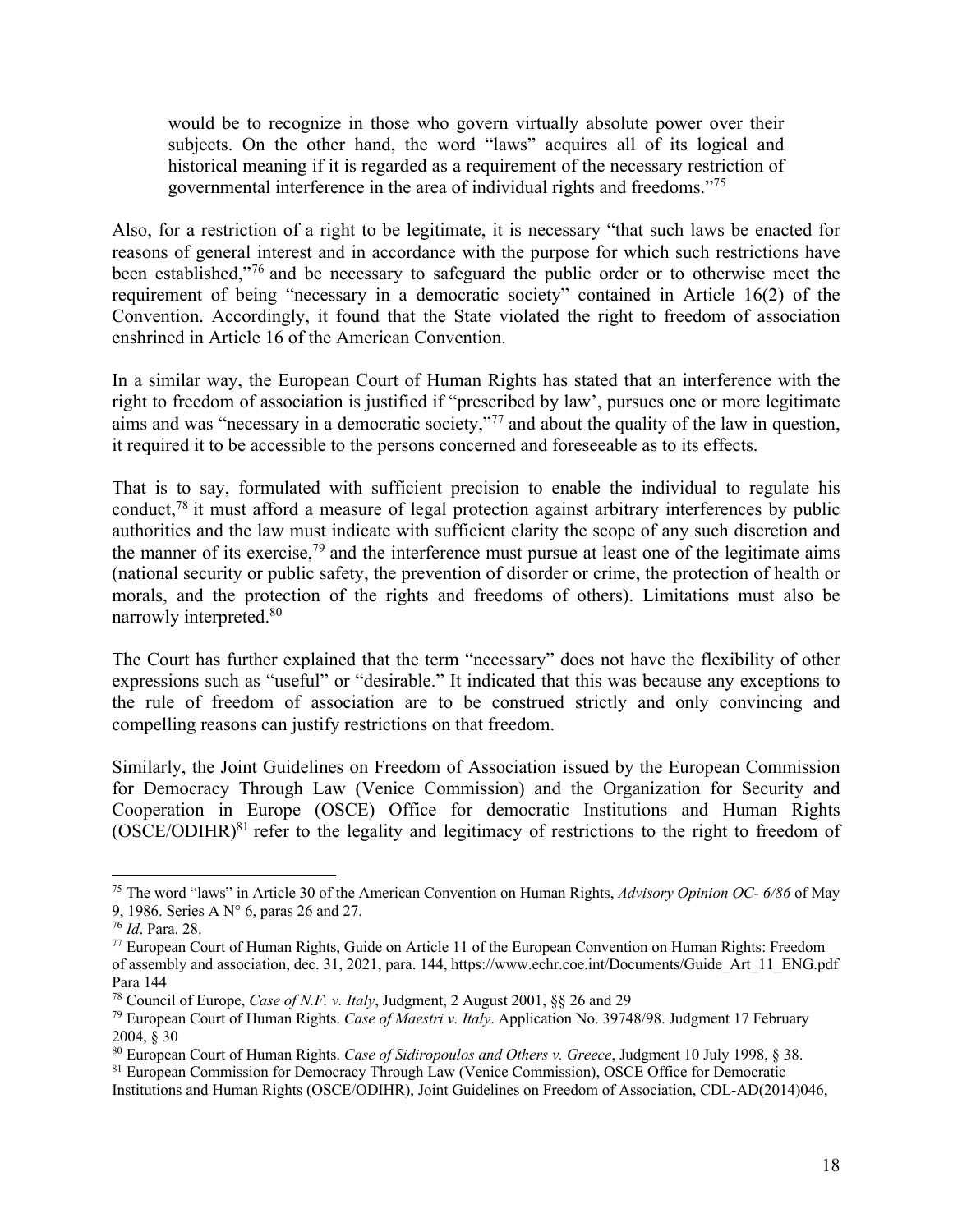association, and conclude that any restriction on the right to freedom of association and on the rights of associations, shall be in strict compliance with international standards.

Specifically: (*i*) any restriction shall be prescribed by law and must have a legitimate aim; (*ii*) the law concerned must be precise, certain, and foreseeable; (*iii*) it shall be adopted through a democratic process that ensures public participation and review, and (*iv*) it shall be made widely accessible. It further clarified that the only legitimate aims recognized by international standards for restrictions are national security or public safety, public order, the protection of public health or morals, and the protection of the rights and freedoms of others.

In this case the restriction to the right to freedom of assembly is in violation of international law given that: (i) it is not stated by "law," (ii) it is not necessary in a democratic society or meets a "pressing social need," and (iii) it is not proportionate to the aim pursued.

### **a.** *The restriction is not established by law*

The State relies on its Ministerial Order 130 for its position that primary level trade unions are limited to workers dependent on a single enterprise. However, the Ministerial Order 130, is not a law approved by the legislature and promulgated by the executive branch, rather it is a decision made by a part of the executive branch – the Ministry for Labor Relations, without any endorsement by the legislature, thus it does not satisfy the "established by law" part of the test. But even if one would consider this provision as a "law," the order does not require that workers are employed by the same employer to form a trade union. The State's argument is based on at best ambiguous reference in Article 2 of the Ministerial Agreement 130, where the labor inspector is prescribed to notify "employer" in singular tense. <sup>82</sup> The order, contrary to the government's assertion, does not make any explicit requirements that workers are employed by the same employer, to register the trade union. If there was an intention to limit thousands of workers from exercising their freedom of association, it would be expressed explicitly and affirmatively.

The State also relies on the Labor Code Articles 443 and 449. Article 443, in stating the requirement for registration, refers to the number of founding union members as "no less than thirty workers."83 The Article does not make any reference to whether or not they need to be employed by the same employer.<sup>84</sup>

Adopted by the Venice Commission at its 101 Plenary Session (Venice, 12-13 December 2014) https://www.venice.coe.int/webforms/documents/default.aspx?pdffile=CDL-AD(2014)046-e

 $82$  The provision reads: "Requirements for the Constitution of the Trade Union Organization: For this purpose, the workers must submit the following documentation to the Labor inspector of the jurisdiction of the address of the organization (…) 6. Notification to the Labor Inspector for the notification of the employer".

<sup>&</sup>lt;sup>83</sup> "Art. 443.- Requirements for the constitution of professional associations or unions. - For the purposes contemplated in the previous article, the founders, in number not less than thirty when dealing with workers, or three when dealing with employers, must send to the Ministry of Work and Employment, on single copy, the following documents: 1. Copy of the articles of incorporation with the autograph signatures of the persons present. Those who do not know how to sign will leave their fingerprint; 2. Two copies of the act determined in the previous ordinal, authenticated by the secretary of the provisional board; 3. Three copies of the statutes of the union or professional association, also authenticated by the secretary of the provisional board, with determination of the sessions in which they have been discussed and approved; Four. List of the members of the provisional board, in duplicate, indicating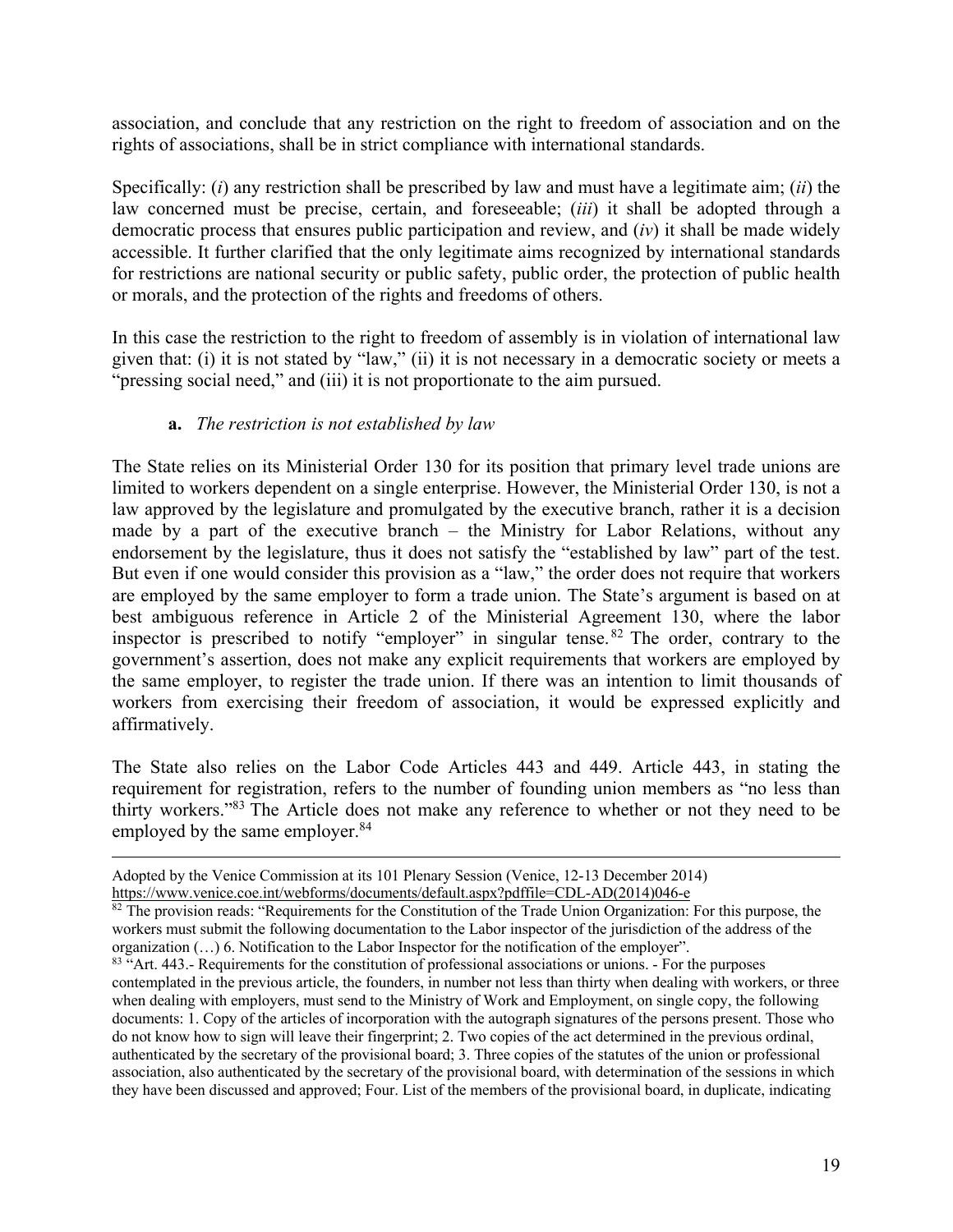As for the Article 449, without stating explicitly, it, at best, implies that the members of the Board of Director of prospective trade union belong to the same employer:

> Art. 449.- Board Membership. - Directing Boards of workers unions of any kind, must be integrated only by workers of the enterprise to which they belong, even for secretary, syndic or any other position which entails governance of the organization.

This provision does not limit the general membership of a primary union to workers of the same enterprise because the very statement that the members of the Board of Directors of a trade union need to belong to the same enterprise implies that not all members necessarily belong to the same enterprise. Otherwise, no such precaution would be necessary with regard to the Board Members, as presumably, the Board Members would be members of the union. As such, the Labor Code stipulates that the leaders of workers' associations must be employees of the pertinent enterprise, but it does not directly prohibit the establishment of trade unions made up of workers from different companies.

Furthermore, we must highlight that both the Constitution of Ecuador and the Labor Code in Ecuador recognize the right of any worker, without distinction, to establish or join trade unions.<sup>85</sup> The Constitution further provides that "no legal regulation can restrict the contents of rights or constitutional guarantees."86 Additionally, this Court has stated that particularly in relation to labor law, any regulations must be interpreted most favorably to the worker. $87$  These principles of interpretation emphasize that the more favorable provisions establishing the right to unionize

<sup>86</sup> Constitution of Ecuador, article 11.4.

their nationality, sex, profession, trade or specialty, place or center of work and address of each of them; and, 5. List of all those who have joined the union, professional association or enterprise committee, after the general assembly convened to establish them, specifying the place of residence, profession, trade or specialty and the place of work of the members."

<sup>&</sup>lt;sup>84</sup> It should be noted that the ILO CEACR found this minimum number excessive and requested that it revised downward. See Observation (CEACR) - adopted 2020, published 109th ILC session (2021)

https://www.ilo.org/dyn/normlex/en/f?p=1000:13100:0::NO:13100:P13100\_COMMENT\_ID,P11110\_COUNTRY\_ ID,P11110\_COUNTRY\_NAME,P11110\_COMMENT\_YEAR:4060421,102616,Ecuador,2020

<sup>85</sup> Constitution of Ecuador, article 325.7; Labor Code, Art. 440. "Freedom of association. - Workers and employers, without any distinction and without the need for prior authorization, have the right to establish professional associations or unions that they deem appropriate, to join or withdraw from them, with observance of the law and the statutes of the respective associations. Professional associations or unions have the right to form federations, confederations or any other union groups, as well as to join or withdraw from them or from international organizations of workers or employers. Any worker over the age of fourteen can belong to a professional association or union. Workers' organizations may not be suspended or dissolved, but by oral procedure established in this Code. If the suspension or dissolution is proposed by the workers, they must prove their legal status. When an employer or company has several agencies or branches in different provinces, the workers in each of them can form a trade union or professional association. The number and other requirements required by law will be established in relation to each such agency or branch."

<sup>&</sup>lt;sup>87</sup> "The aim of procedural labor law is to protect to the greatest extent possible the conditions of dignity of the worker … labor law benefits from a special framework, that translates into a regime of protection reinforced in its procedural and substantive dimensions, on the side of the worker as the weaker party." Constitutional Court of Ecuador, Case No. 13-17-CN, Sep. 4, 2019, Par. 24.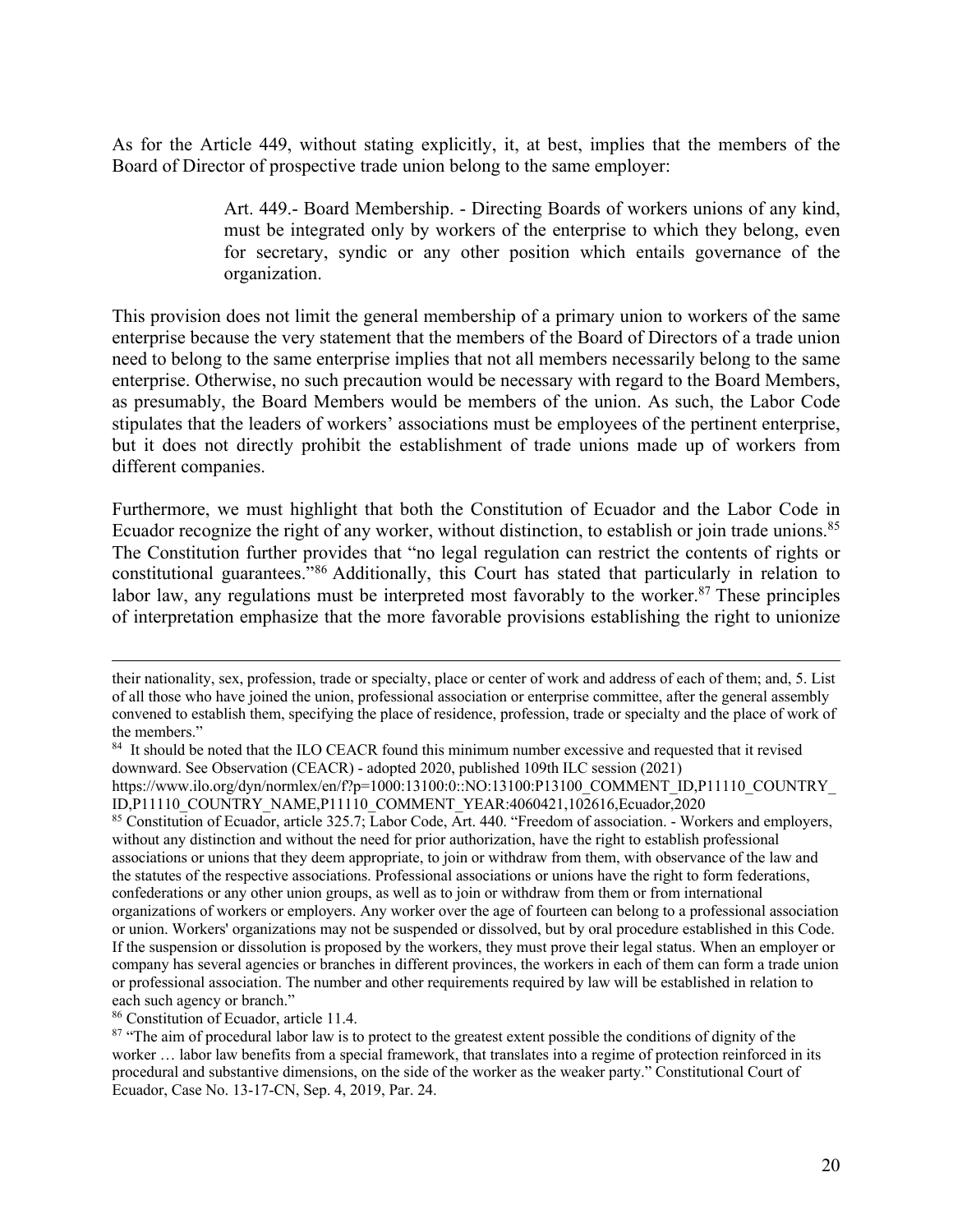without distinction cannot be undermined by an ambiguous implication in another article of the labor code, let alone by the mere use of the singular tense in a ministerial order.

Thus, the Ecuadorian law does not limit registration of branch level trade unions comprised of workers from multiple enterprises. To be clear, even if it did, as described above, such limitation would be contrary to international norms, and the requirement by the Constitution of Ecuador to ensure direct implementation of the applicable international law.<sup>88</sup>

# *b. The requirement of necessity*

The single-employer restriction referred above does not pursue any of the legitimate aims recognized under international standards (national security or public safety, public order, the protection of public health or morals, and the protection of the rights and freedoms of others).

In its Protection Action the Government does not refer to any of the acceptable legitimate aims. On the contrary, the Government justifies the need for a single-employer restriction as a way to prevent the alleged "denaturalization" of trade unions, considering that with no employment relationship with a single employer, branch level unions would have the capacity to impose working conditions on every employer in the sector,<sup>89</sup> but without further explaining how this option would affects national security, public safety, public order, the protection of public health or morals, or the protection of the rights and freedoms of others.

Also, ILO provisions and cases unequivocally emphasize that all workers have the right to establish trade unions of their choosing, including primary level or branch level unions comprising workers from multiple enterprises; that the nature of the employment relationship is not relevant to the right to create or join trade unions and that States cannot impose restrictions to its free exercise.

Therefore, the single-employer restriction not only fails to meet the requirement of necessity but also violates the essence of the right to freedom of association, as recognized in the ILO's instruments and cases.

# *c. The requirement of proportionality*

According to this principle, to be proportionate, the restriction must be the least harmful to the exercise of the right involved. On the contrary, the single-employer requirement causes the most detrimental effect: it denies the very existence of ASTAC as a trade union in violation of the right to Freedom of Association. The right to official recognition through legal registration is an

<sup>88</sup> To ensure clarity and consistency with the ratified ILO Conventions, CEACR requested that the government of Ecuador revises Articles 443 and 449. See Observation (CEACR) - adopted 2020, published 109th ILC session (2021)

https://www.ilo.org/dyn/normlex/en/f?p=1000:13100:0::NO:13100:P13100\_COMMENT\_ID,P11110\_COUNTRY\_ ID,P11110\_COUNTRY\_NAME,P11110\_COMMENT\_YEAR:4060421,102616,Ecuador,2020.

<sup>&</sup>lt;sup>89</sup> This is an issue of union representation and collective bargaining, which is regulated in many ILO instruments such as Conventions No. 98, 151, and 154.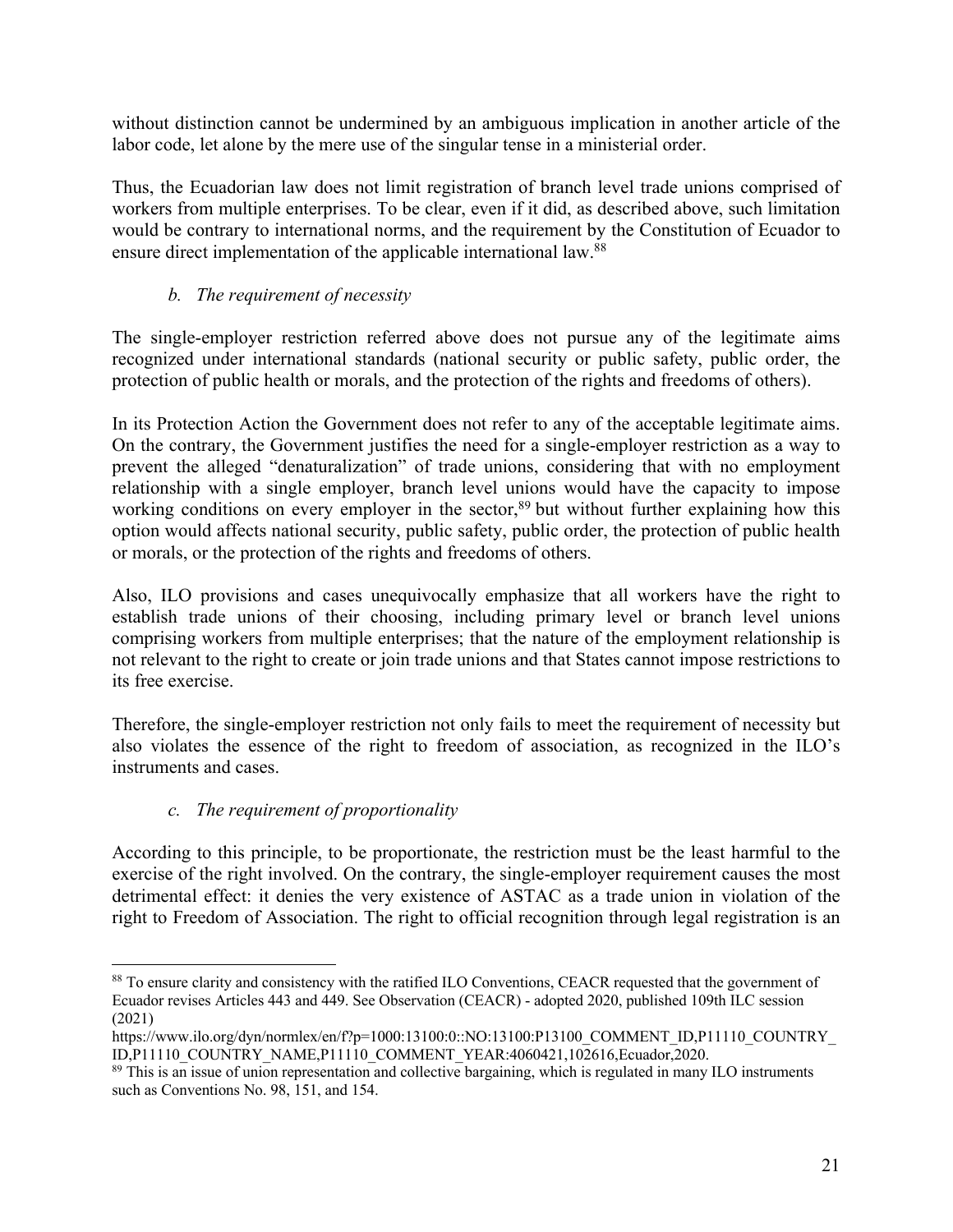essential aspect of the right to freedom of association since that is the first step that workers' organizations must take to be able to function as such.

Considering the above, we conclude that the single-employer requirement argued by the government to reject ASTAC's registration as a trade union is not an allowable restriction to the right to freedom of association, because it does not meet **any** of the requirements of the permissible limitations test: (a) it does not meet the requirement of legality because it is not established by law; (b) even if it were established by law, it would not meet the requirement of necessity as it does not pursue any of the legitimate aims recognized by international standards for restrictions; and (c) even if the restriction did have a legitimate aim, it would not meet the requirement of proportionality because it causes ASTAC the most detrimental effect by denying its recognition as a trade union.

# **VII. CONCLUSIONS**

According to the arguments provided in this amicus curiae, to ensure compliance with Ecuador's national and international obligations, the Constitutional Court of Ecuador should recognize the right of workers to form industrial unions - branch level unions comprising of workers from multiple enterprises, and conclude that this denial violates the right to freedom of association, and the right to work, in relation with the principle of non-discrimination. This means that in addition to recognition of ASTAC, the Ministry should recognize qualifying applications for industrial unions and promulgate rules that would ensure their functionality as trade unions, including collective bargaining with employers.

The Constitutional Court must consider all the international standards above mentioned taking into account that they are part of the 'constitutional block' of Ecuador, and that as a State member of the ILO, the recommendations from this organization are also binding to Ecuador, and especially when there is a case at the ILO concerning the specific violations at issue in this case. Thus, as stated by the ILO CEACR, to the extent that Articles 443 and 449 create ambiguity, this Honorable Court should order their revision to ensure consistency with international norms.

Signatories,

**Angelita Baeyens,** VP Advocacy and Litigation, Robert F. Kennedy Human Rights

**Santiago A. Canton**, Ex-Executive Secretary of the Inter-American Commission of Human Rights, Ex-Special Rapporteur of Freedom of Expression of the Inter-American Commission of Human Rights

**Luc de Ronna,** President, ActionAid France

**Dr. Franziska Humbert**, Head of Just Economies Team, Oxfam Germany

**Jeffrey Vogt,** Director, International Lawyers Assisting Workers (ILAW) Network